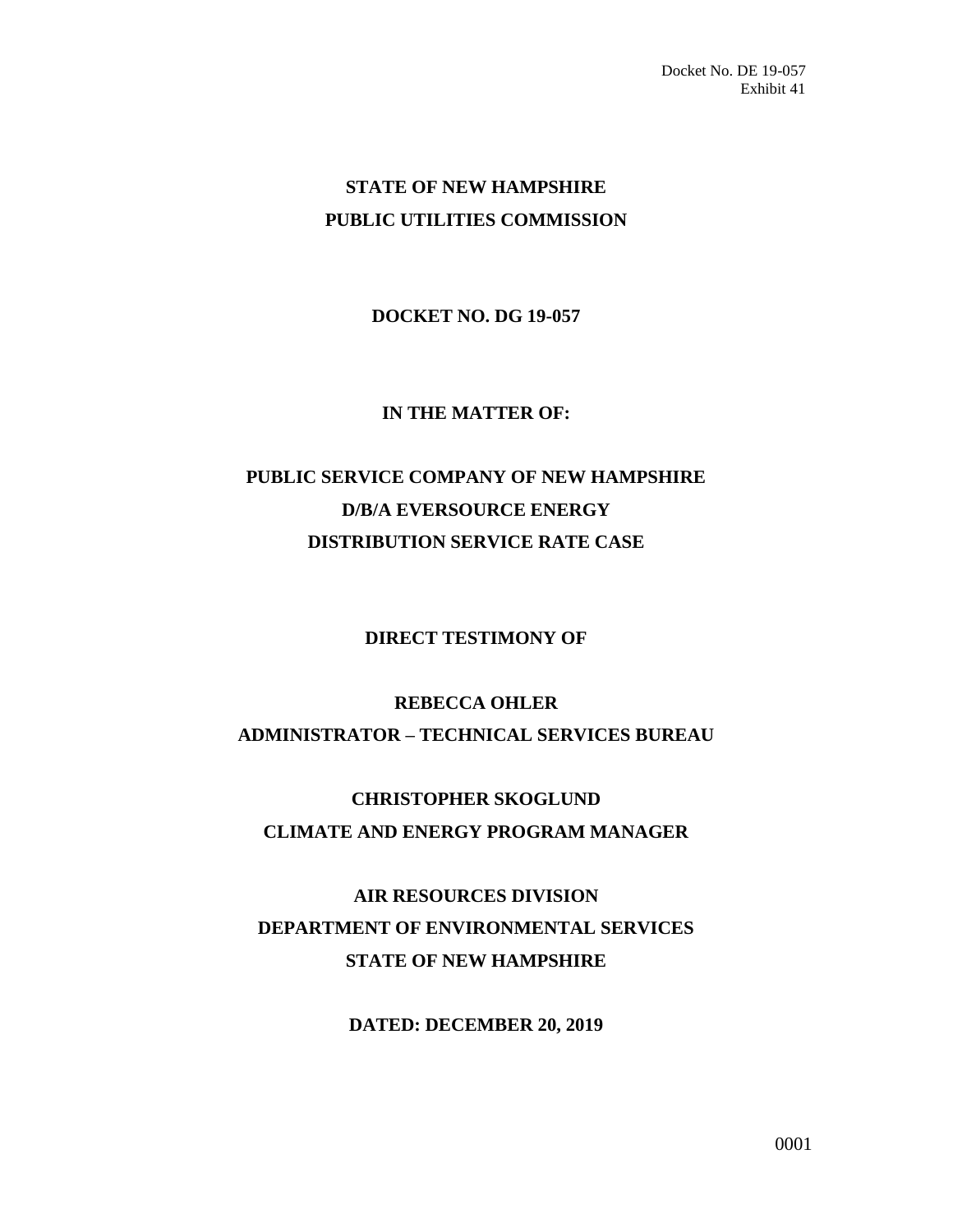## THIS PAGE INTENTIONALLY LEFT BLANK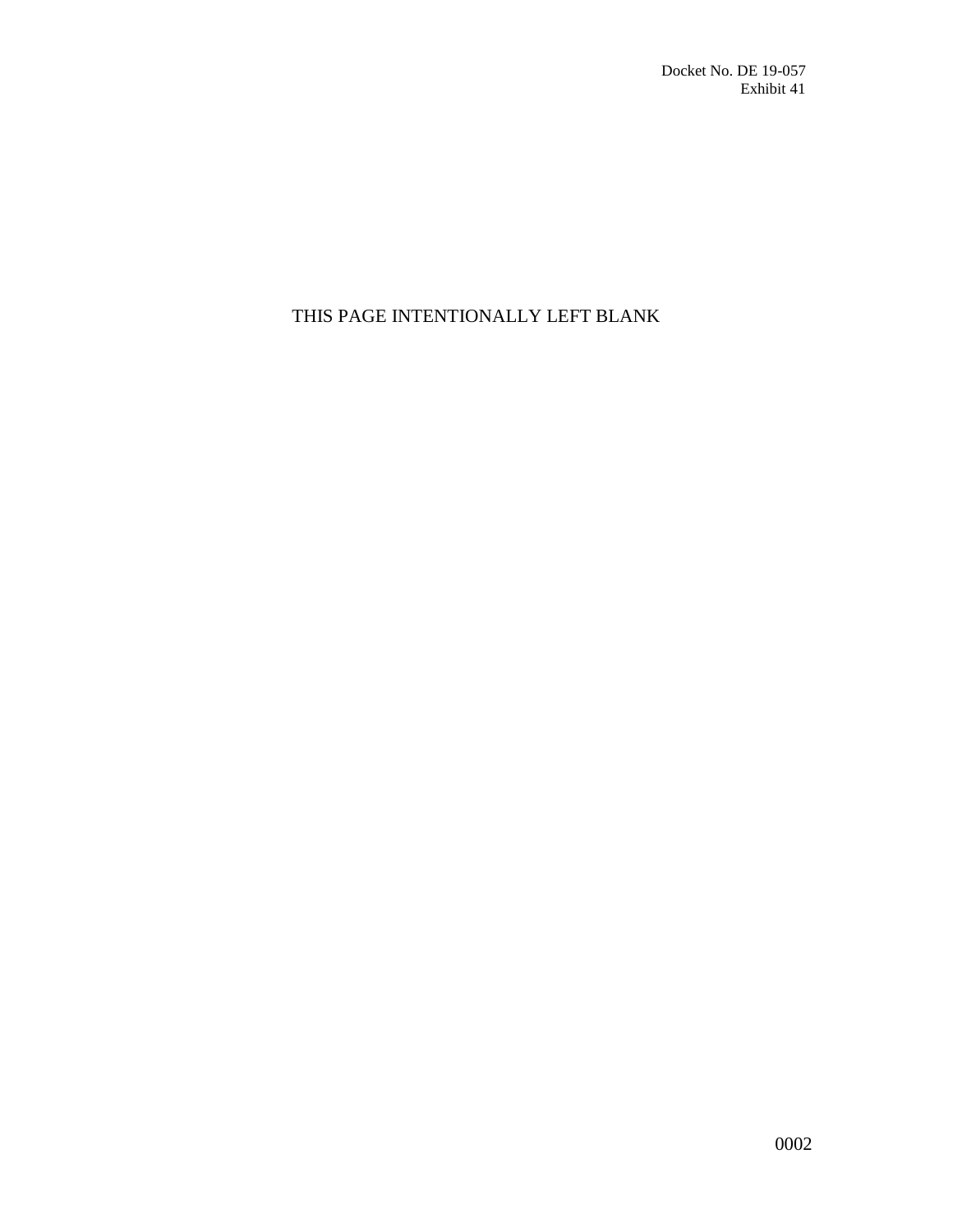## **Table of Contents**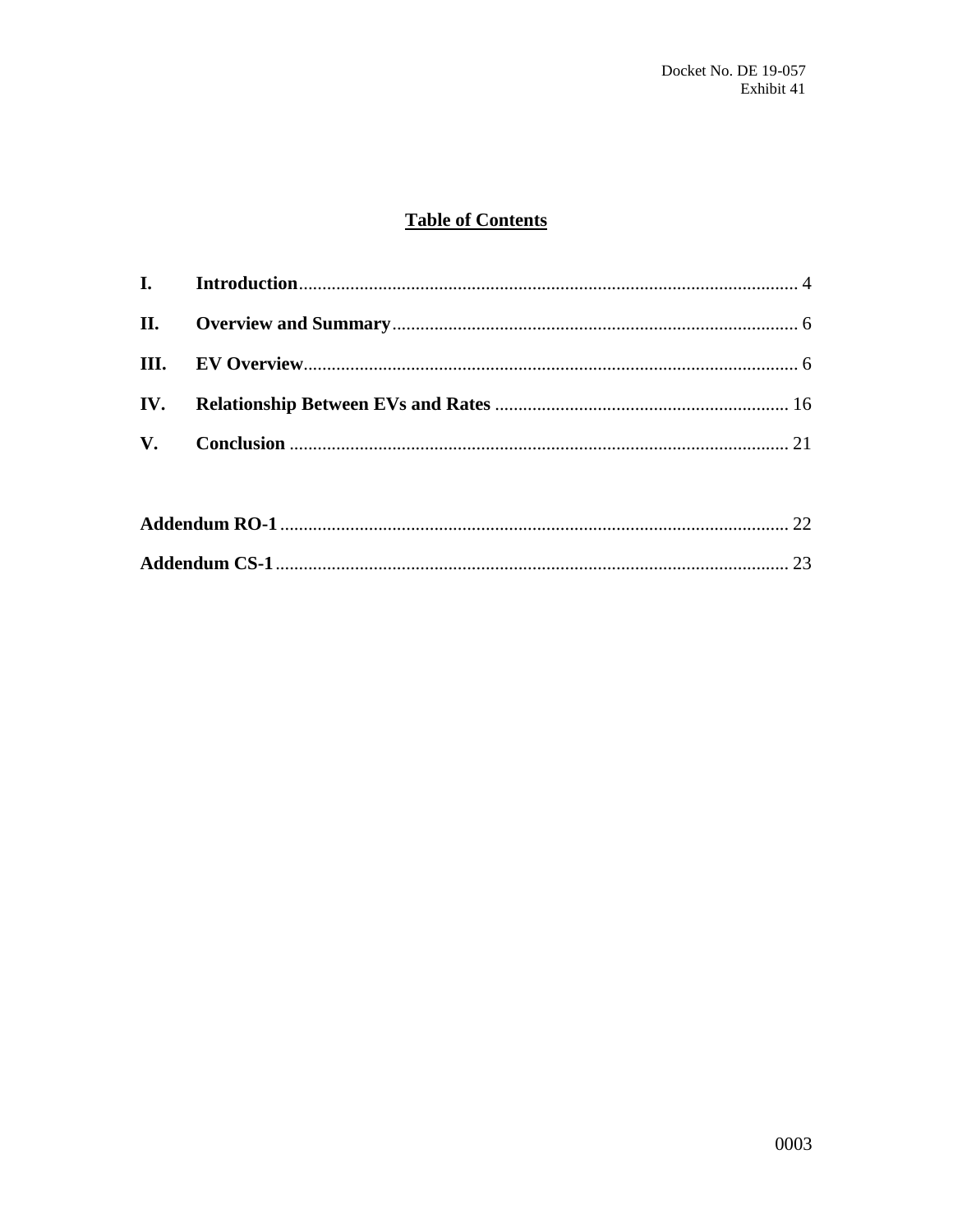<span id="page-3-0"></span>**I. Introduction**

- **Q. Ms. Ohler, please state your name, business address and position.**
- A. My name is Rebecca Ohler. I am employed by the State of New Hampshire,
- Department of Environmental Services (NHDES), located at 29 Hazen Drive in Concord
- NH, as the Administrator of the Technical Services Bureau of the Air Resources
- Division. Included in this testimony is Addendum RO-1, a statement of my education and work experience.
- 

## **Q. Please briefly describe your experience and specific knowledge or skills that**

#### **relate to your testimony in this docket.**

A. I have been working in the field of air pollution control since 1989 and have been

involved in the policy development and discussion regarding state policies aimed at

reducing both criteria pollutants and greenhouse gas (GHG) emissions. I have served on

the project proposal evaluation team for Renewable Portfolio Standard (RPS)

solicitations and for past Regional Greenhouse Gas Initiative (RGGI) solicitations. I

currently serve as the Chair of the Energy Efficiency and Sustainable Energy (EESE)

Board, and have served on the EESE Board's Energy Efficiency Resource Standard

(EERS) committee since its inception.

NHDES, which I represent, has, through work with our counterparts across the

Northeast states and through our leadership of the Granite State Clean Cities Coalition,<sup>1</sup> 

extensive knowledge about and access to resources relative to electric vehicles (EV) and

associated electric vehicle supply equipment (EVSE), including Level 2 and Direct

23 Current Fast Charging (DCFC) EVSE.

I currently serve as the clerk of the state's Electric Vehicle Charging Stations

- 25 Infrastructure Commission,<sup>2</sup> which was created by SB517 in 2018.<sup>3</sup> Prior to becoming the
- Bureau Administrator for the NHDES Technical Services Bureau, I held a number of

 $\overline{a}$ <sup>1</sup> New Hampshire Granite State Clean Cities Coalition, [https://www.granitestatecleancities.nh.gov/,](https://www.granitestatecleancities.nh.gov/) (Last accessed December 18, 2019).

 Electric Vehicle Charging Stations Infrastructure Commission, [https://www.des.nh.gov/organization/divisions/air/tsb/tps/msp/sb517.htm,](https://www.des.nh.gov/organization/divisions/air/tsb/tps/msp/sb517.htm) (Last accessed December 18, 2019).

 Senate Bill 517, An Act Establishing an Electric Vehicle Charging Stations Infrastructure Commission, [http://gencourt.state.nh.us/bill\\_Status/billText.aspx?sy=2018&id=1829&txtFormat=pdf&v=current,](http://gencourt.state.nh.us/bill_Status/billText.aspx?sy=2018&id=1829&txtFormat=pdf&v=current) (Last accessed December 18, 2019).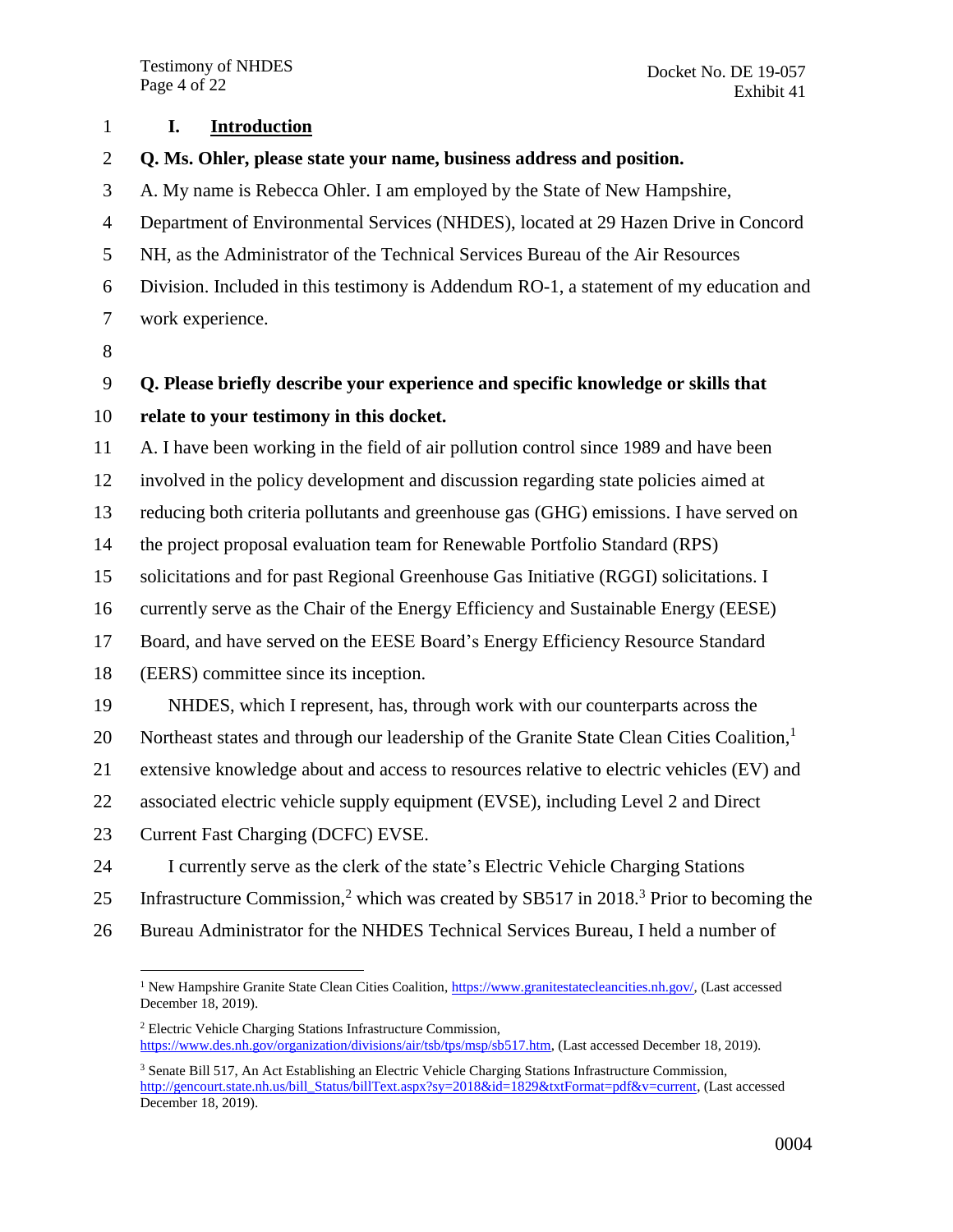positions in the department's Mobile Sources Section, focused on improving the state and

region's air quality by reducing air pollution from the transportation sector.

### **Q. Have you previously testified before the Commission?**

A. Yes. Previously, I testified before the Commission in DE 15-137 Energy Efficiency

 Resource Standard, and DE 12-262 CORE Electric and Gas Energy Efficiency Programs for 2013-2014.

### **Q. Mr. Skoglund, please state your name, business address and position.**

A. My name is Christopher J. Skoglund. I am employed by the State of New Hampshire,

Department of Environmental Services, located at 29 Hazen Drive in Concord NH, as the

Climate and Energy Program Manager in the Technical Services Bureau of the Air

Resources Division. Included in this testimony is Addendum CS-1, a statement of my

- education and work experience.
- 

## **Q. Please briefly describe your experience and specific knowledge or skills that**

### **relate to your testimony in this docket.**

A. I have been working at NHDES since 2008 and have been involved in planning,

projects, and programs across the electric power, building, and transportation sectors,

having worked as an energy and transportation analyst and a climate and energy analyst,

before assuming my current position. I have been involved in several multi-sector

planning efforts, coordinating the development of the: 2009 NH Climate Action Plan, the

2012 EESE Board Review on the Independent Study of Energy Policy Issues ("SB 323

(2010) Study"); and the New England Governors/Eastern Canadian Premiers 2017

Regional Climate Action Plan Update. In addition, I also regularly testify before the state

legislature and conduct energy and GHG analysis for NHDES and the State of New

Hampshire, inclusive of the electric power, building, and transportation sectors.

## **Q. Have you previously testified before the Commission?**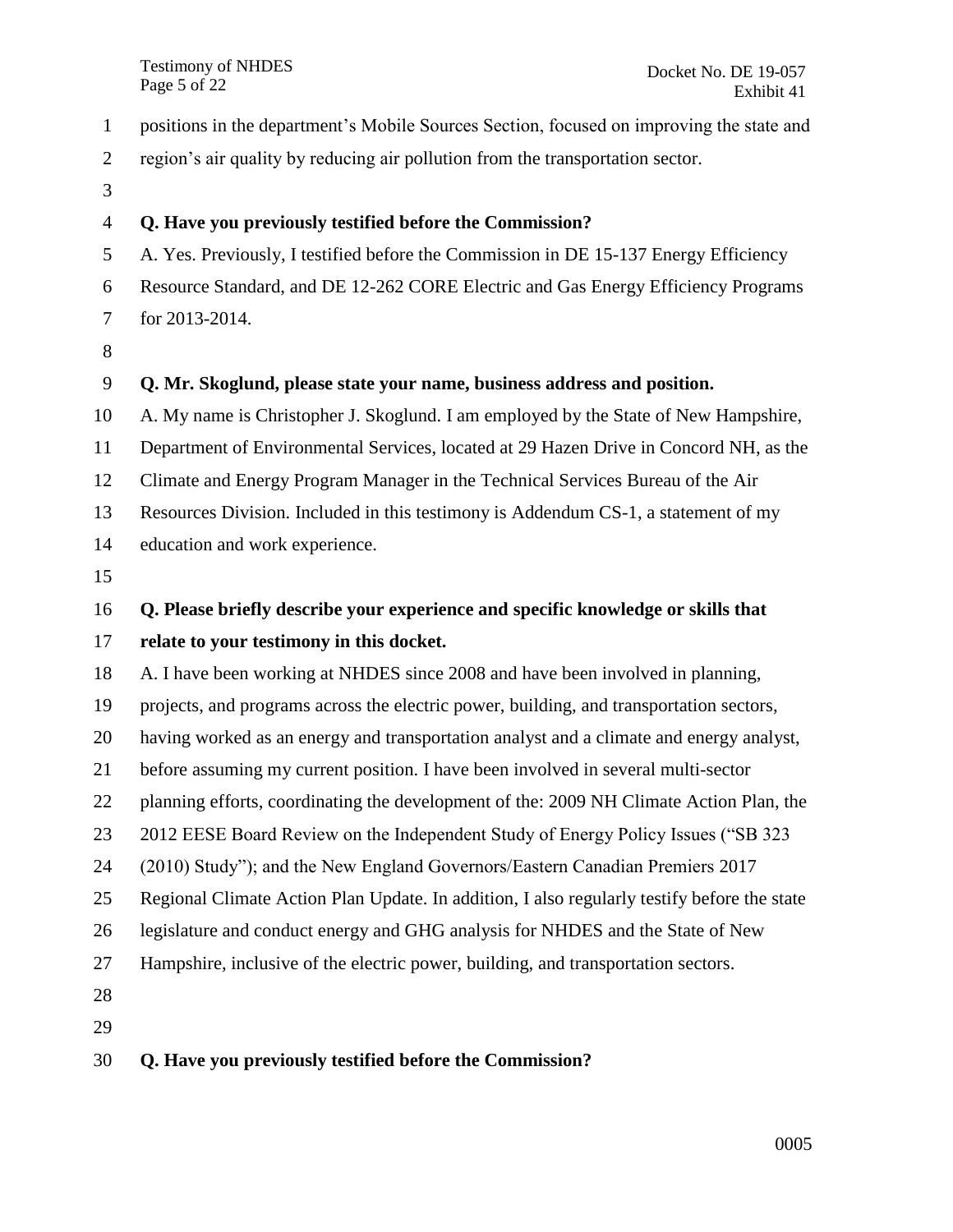Testimony of NHDES Page 6 of 22

 A. No. However, I am an active participant in the DE 16-576 Net Metering pilot studies, the IR 15-296 Grid Modernization proceeding, and the DE 17-136 EERS working groups, and am presently an Intervenor in this rate case, as well as DG 17-152 Liberty Gas Least Coast Integrated Resource Plan, and DE 19-064 Liberty Utilities Rate Case. **II. Overview and Summary Q. Please describe the purpose of your testimony, including an overview of your analyses, conclusions, and the focus of your testimony.** A. The purpose of our testimony is to recommend that Eversource include a proposal for an EV time of use (TOU) rate for the residential sector, and that a separate mechanism,

<span id="page-5-0"></span>possibly a different rate or customer class designed to overcome the disincentive for

investment in DCFC due to demand charges, be considered.

 Our testimony begins (Section III) with an overview of EVs, which are part of a larger, emerging trend in strategic electrification of the entire energy system. This includes a summary of the current EV market and the potential environmental, energy, economic impacts that EVs may incur.

 The second part of our testimony (Section IV) addresses the role that rates can have on EV adoption and charging behavior, and the potential for rates to reduce the impact that EV charging can have on the grid. This includes providing support for inclusion of TOU rates and a rate or customer class specific that addresses the negative impact that demand charges currently have on the business case for installing and operating DCFC within New Hampshire. Availability of DCFC throughout New Hampshire is instrumental to more widespread adoption and use of EVs in New Hampshire and the

- Northeast.
- 

## <span id="page-5-1"></span>**III. EV Overview**

## **Q. How do EVs compare to conventional internal combustion engines?**

A. Motor vehicles with conventional gasoline and diesel internal combustion engines

(ICE) have been around for over a century. These vehicles rely on the combustion of

- liquid fuels to power the vehicle. EVs rely on an external power source to charge an
- onboard battery, which powers the electric motor as well as the vehicle's electronics.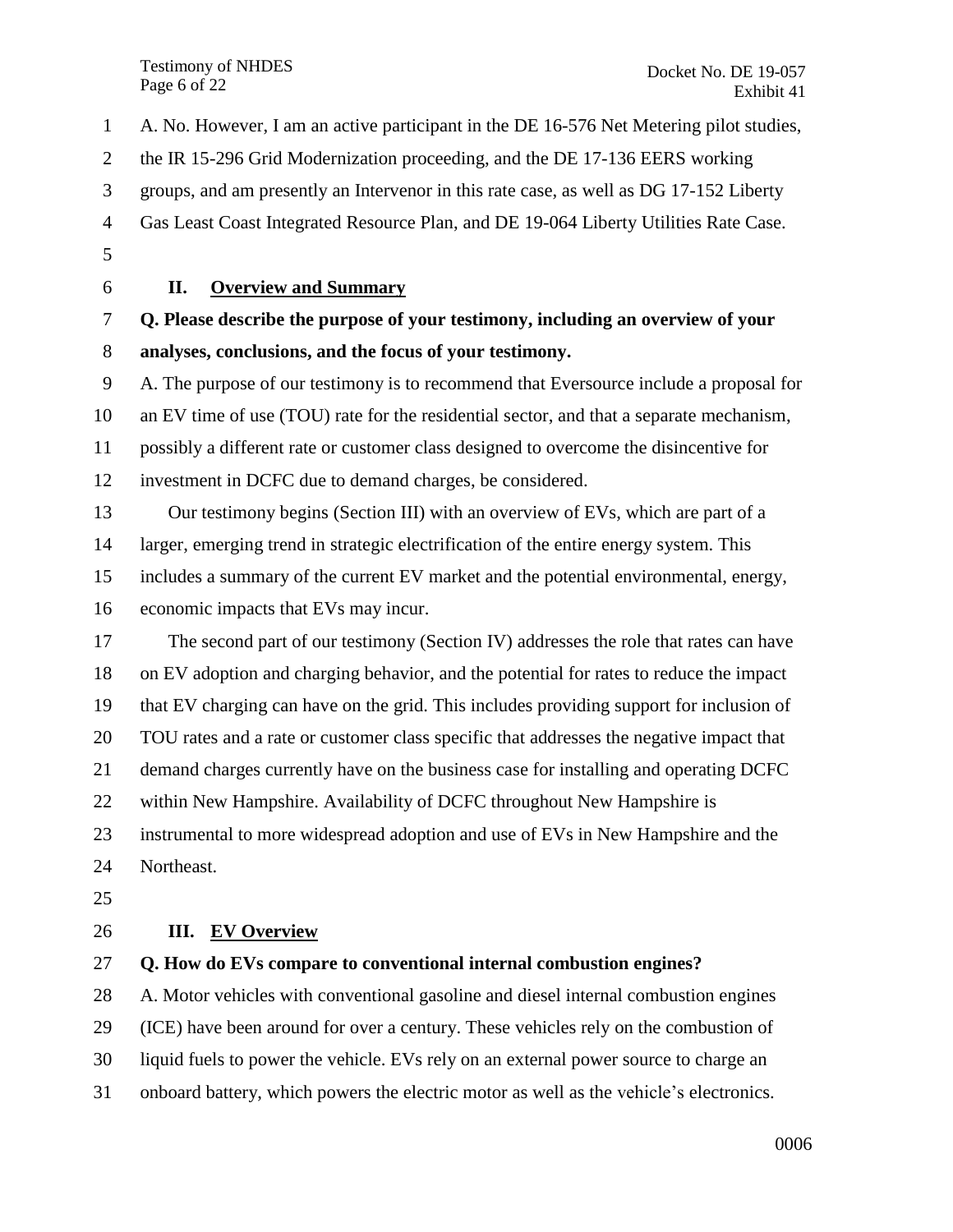There are two main types: battery electric vehicles (BEVs), and plug-in hybrid electric vehicles (PHEVs). BEVs are pure electric. They use one or more electric motors powered by a battery pack. The range of BEVs varies from 80 to 335 miles, depending on the model. The range of an EV can vary based upon driving conditions, such as outside temperature and high driving speeds. BEVs are plugged in to an electric power source to charge. The battery also recharges during operation through regenerative braking. PHEVs are much like regular hybrid-electric vehicles (HEVs) in that they have both an electric motor and a gasoline engine, but unlike HEVs they can be plugged in to charge, and have all-electric ranges that vary from 10 to 50 miles. PHEVs use the electric motor, at times selectively, until the battery is depleted, and then the vehicle switches seamlessly to the gasoline engine. Similar to regular hybrid vehicles, PHEVs also recharge the battery during operation through regenerative braking. According to the US Department of Energy, EVs are significantly more efficient than gasoline vehicles. EVs convert over 77 percent of the electrical energy from the grid to power at the wheels, whereas conventional gasoline vehicles only convert about 17–21 percent of the energy stored in gasoline to power at the wheels.<sup>4</sup> **Q. How is the vehicle market and the vehicle fleet changing as a result of the commercialization of EVs?** A. EV technology is rapidly progressing. The price of EV batteries has fallen from \$1,100 per KWH storage capacity in 2010 to \$156 in 2019. It is anticipated that costs will fall below \$100 per KWH in 2024, at which point EVs will reach price parity with ICE vehicles.<sup>5</sup> In the United States, annual sales of EVs today are relatively low, approximately one percent of passenger vehicle sales in 2018, but are projected to exceed 3.5 million vehicles, more than 20 percent of annual vehicle sales, by 2030. This translates to 18.7

 $\overline{a}$ 

 US DOE (2019). All-Electric Vehicles, Office of Energy Efficiency & Renewable Energy, [https://fueleconomy.gov/feg/evtech.shtml,](https://fueleconomy.gov/feg/evtech.shtml) (Last accessed December 18, 2019).

 BNEF (2019). 2019 Electric Vehicle Outlook, Bloomberg NEF, [https://about.bnef.com/electric-vehicle-outlook/,](https://about.bnef.com/electric-vehicle-outlook/) (Last accessed December 16, 2019).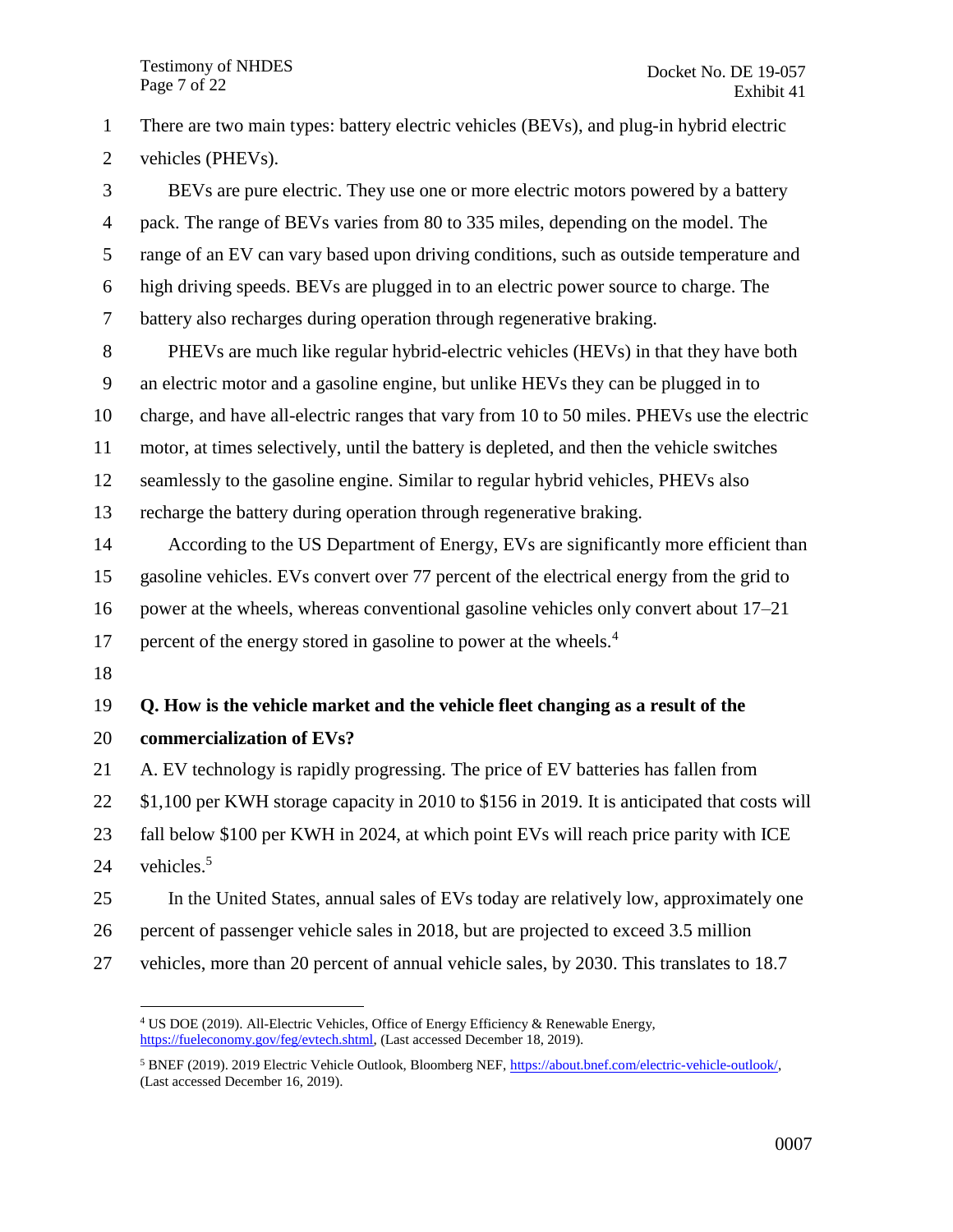Testimony of NHDES Page 8 of 22

 million EVs on the rode in the US in 2030, up from slightly more than 1 million at the end of 2018. At this point, EVs will make up about seven percent of the 259 million vehicles, including cars and light trucks, expected to be on U.S. roads in  $2030<sup>6</sup>$  Additionally, other segments of the transportation sector will also electrify, with light commercial EV sales projected to reach 56 percent, and medium commercial EV sales 6 expected to reach 31 percent in .<sup>7</sup> Already, electric bus manufacturers, like Lion Electric, New Flyer and BAE Systems are working with communities to deploy electric transit buses and school buses. **Q. What factors influence the rate of adoption?** A. As noted, in the United States, there are over one million EVs on the road today. This number will continue to rise as: 13 • more charging infrastructure is deployed, leading to reduced range anxiety; **the cost of EVs continues to decrease; the range of EVs continues to increase, complementing the rise in public charging**  infrastructure; and 17 • consumers become increasingly aware of the cost and environmental benefits of driving electric. Currently, there are around 40 different models of electric cars available for sale in 20 the U.S., including sports cars, sedans, SUVs, and minivans.<sup>8</sup> Of those, 30 different EV 21 models are available today in the Northeast.<sup>9</sup> Most major vehicle manufacturers have invested significantly in electrification and have announced that exciting new products are on the way, including more EVs with four-wheel drive, longer ranges, and electric pickup trucks. 

 $\overline{a}$  NESCAUM (2017). Multi-State Zero Emission Vehicle Action Plan[, http://www.nescaum.org/documents/2018-zev](http://www.nescaum.org/documents/2018-zev-action-plan.pdf)[action-plan.pdf,](http://www.nescaum.org/documents/2018-zev-action-plan.pdf) (Last accessed December 19, 2019).

 BNEF (2019). 2019 Electric Vehicle Outlook, Bloomberg NEF, [https://about.bnef.com/electric-vehicle-outlook/,](https://about.bnef.com/electric-vehicle-outlook/) (Last accessed December 16, 2019).

<sup>&</sup>lt;sup>8</sup> Plug In America, (2019). EV model availability webpage, [https://plugstar.com/cars,](https://plugstar.com/cars) (Last accessed December 18, 2019).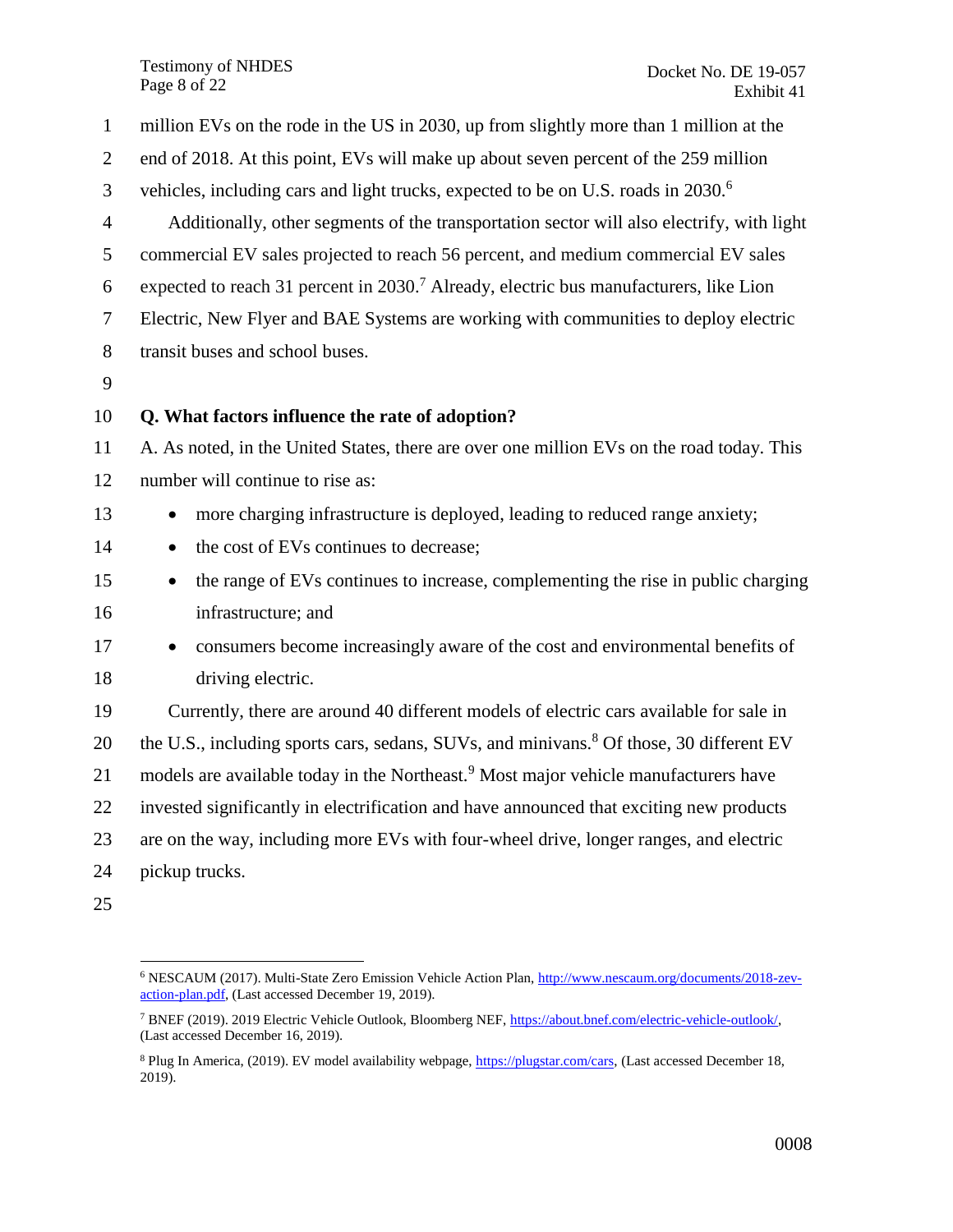#### 1 **Q. Please describe the EV market and fleet in the broader Northeast, including New**

#### 2 **England and Eastern Canada, whose residents visit or pass through New**

#### 3 **Hampshire seasonally.**

 A. Vehicle electrification is transforming transportation across the region. All other New England states and many other Northeast states have adopted policies and regulations, and are offering incentives, that will result in increased adoption of EVs in our region in the coming years. As of 2019, more than 40,000 EVs were registered in the New England 8 states surrounding New Hampshire.<sup>10</sup> The largest growth in EVs has occurred in New Hampshire's neighbor to the North, in the Canadian province of Quebec where, since 2014, EVs have grown from just under 3,000 vehicles on the road to more than 43,000 11 EVs in 2019 (as of March). The 2019 registrations represent 0.83% of all vehicles,  $11$  with 12 total EV registrations rising 75 percent between 2018 and  $2019$ <sup>12</sup> 13 **Q. How is the Northeast regional market expected to change?** A. All of the New England states except New Hampshire, as well as New York, are 16 signatories to California's Zero Emission Vehicle (ZEV) regulation<sup>13</sup>. In 2013, the four

- 17 New England states and New York agreed to a target of 15 percent of vehicles being
- 18 ZEV by 2025, meaning BEV, PHEV, or fuel cell.<sup>14</sup> Recent projections for the Boston
- 19 Metro area, including New Hampshire and Rhode Island, estimate there will be 266,000
- 20 EVs on our roads by  $2030<sup>1</sup>$  However, the ZEV program targets are minimum

 $\overline{a}$ <sup>10</sup> NEG/ECP Transportation and Air Quality Committee 2019 Annual Report, forthcoming.

<sup>&</sup>lt;sup>11</sup> Data provided by Ministry of Sustainable Development, Environment, and Fight Against Climate Change, Ministry of Sustainable Development, Environment, and Fight Against Climate Change, [http://www.environnement.gouv.qc.ca/index\\_en.asp,](http://www.environnement.gouv.qc.ca/index_en.asp) (Last accessed December 19, 2019).

<sup>12</sup> Institut de la Statistique du Québec (2019). *Panorama des régions du Québec. Édition 2019*, [En ligne], Québec, L'Institut, 162 p[. http://www.stat.gouv.qc.ca/statistiques/profils/panorama-regions-2019.pdf](http://www.stat.gouv.qc.ca/statistiques/profils/panorama-regions-2019.pdf)

<sup>13</sup> NESCAUM (2018). Multi-State Zero Emission Vehicle Action Plan[, http://www.nescaum.org/documents/2018-zev](http://www.nescaum.org/documents/2018-zev-action-plan.pdf)[action-plan.pdf,](http://www.nescaum.org/documents/2018-zev-action-plan.pdf) (Last accessed December 19, 2019).

<sup>14</sup> Shulock, C. (2016). Manufacturer Sales Under the Zero Emission Vehicle Regulation: 2012 Expectations and Governors' Commitments Versus Today's Likely Outcomes, Shulock Consulting , [https://www.nrdc.org/sites/default/files/media-uploads/nrdc\\_commissioned\\_zev\\_report\\_july\\_2016\\_0.pdf,](https://www.nrdc.org/sites/default/files/media-uploads/nrdc_commissioned_zev_report_july_2016_0.pdf) (Last accessed December 19, 2019).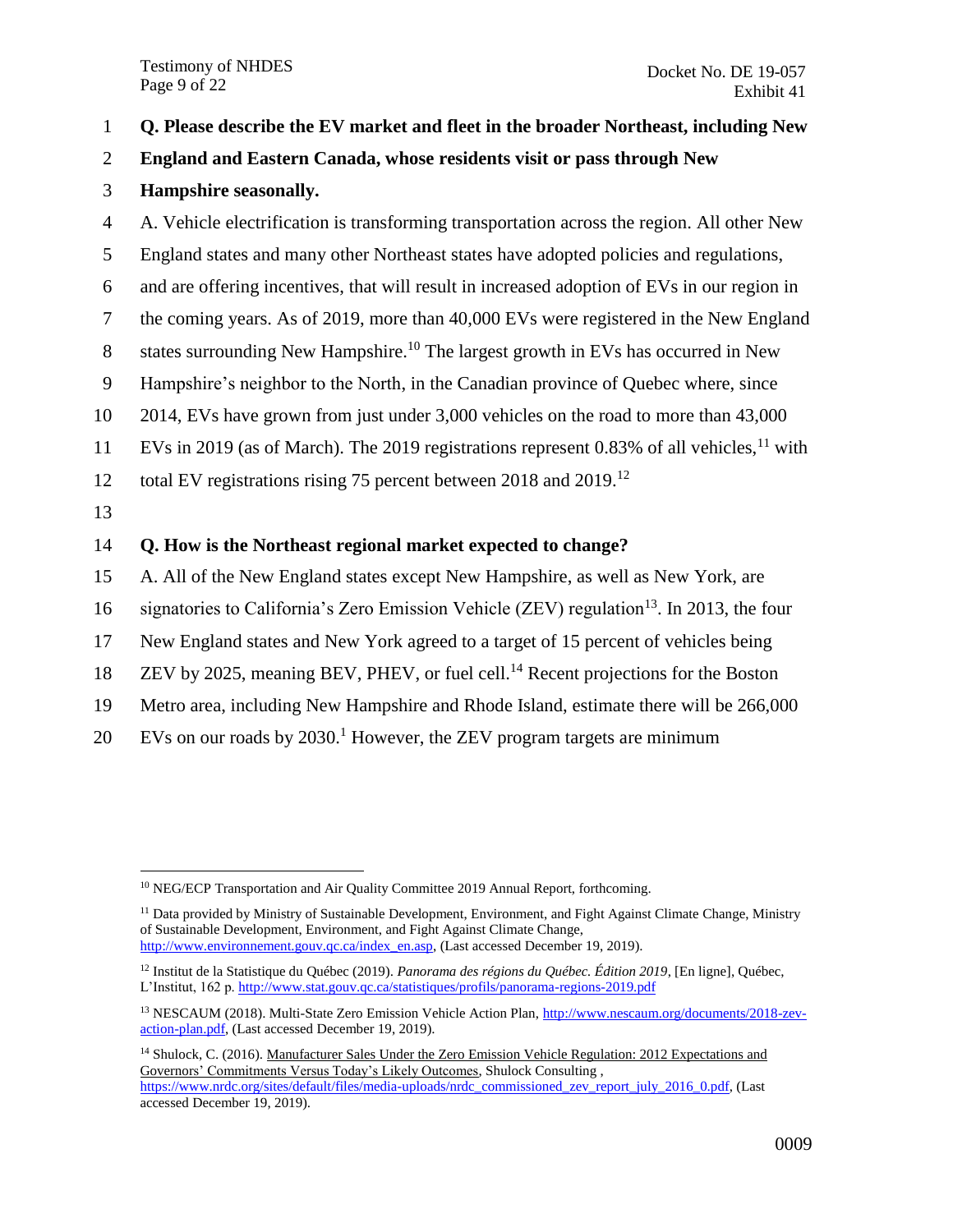1 percentages. The State of Massachusetts alone has set a goal of having 300,000 EVs on

2 the road by  $2025.^{15}$ 

3 Quebec has also set targets of 100,000 EVs on the road by 2020 and 300,000 on the

4 road by 2025.<sup>16</sup> With New Hampshire's natural resources attracting so many visitors

5 from around the region, the economic pressure to build infrastructure to "fuel up" EVs

- 6 will be great.
- 7

## 8 **Q. What is the status of EV adoption in New Hampshire?**

9 A. As of the end of 2018, a little over 3,300 EVs were registered in New Hampshire: with

10 around 2,000 plug-in hybrid electric vehicles PHEVs and nearly 1,300 BEVs. This

11 represented only 0.23 percent of all vehicles in New Hampshire and 0.28 percent of the

12 light-duty vehicles in New Hampshire. However, the growth from 2017 to 2018 was 58

13 percent, up from 37 percent growth between 2016 and 2017.<sup>17</sup> With many new models in

14 a variety of body types coming out, along with longer ranges, and falling purchase price,

15 the rate of EV adoption in New Hampshire is expected to increase.

16 As noted, electric buses are another use case. Nashua Transit recently held a ribbon

17 cutting for their two new hybrid-electric Transit Buses equipped with BAE Systems

18 HybriDrive Electric Propulsion System.<sup>18</sup> School systems across the state have also

19 expressed interest in electrifying portions of their school bus fleets.

## 20 **Q. What are the known and potential benefits of EVs to the state's environmental**

21 **and public health?**

 $\overline{a}$ <sup>15</sup> Press Release, Governor Baker Signs Electric Vehicle Promotion Legislation[, https://www.mass.gov/news/governor](https://www.mass.gov/news/governor-baker-signs-electric-vehicle-promotion-legislation)[baker-signs-electric-vehicle-promotion-legislation,](https://www.mass.gov/news/governor-baker-signs-electric-vehicle-promotion-legislation) (Last accessed December 20, 2019).

<sup>16</sup> Ministère du Développement durable, de l'Environnement et de la Lutte contre les changements climatiques. *Analyse d'impact réglementaire du règlement d'application de la Loi visant l'augmentation du nombre de véhicules automobiles zéro émission au Québec afin de réduire les émissions de gaz à effet de serre et autres polluants.* 2017, 57 p. [En ligne]. http://www.mddelcc.gouv.qc.ca/changementsclimatiques/ vze/AIR-reglement201712.pdf, (Last accessed [December 19, 2019\).](http://www.mddelcc.gouv.qc.ca/changementsclimatiques/%20vze/AIR-reglement201712.pdf) 

<sup>&</sup>lt;sup>17</sup> NHDES analysis of NH DMV registration data query run December 31, 2018.

<sup>&</sup>lt;sup>18</sup> GSCCC (2018). Nashua Transit System and BAE Systems Partner to Bring Hybrid Diesel-Electric Transit Buses to the Streets of New Hampshire, [http://www.fuelsfix.com/2018/12/nashua-transit-system-and-bae-systems-partner-to](http://www.fuelsfix.com/2018/12/nashua-transit-system-and-bae-systems-partner-to-bring-hybrid-diesel-electric-transit-buses-to-the-streets-of-new-hampshire/)[bring-hybrid-diesel-electric-transit-buses-to-the-streets-of-new-hampshire/,](http://www.fuelsfix.com/2018/12/nashua-transit-system-and-bae-systems-partner-to-bring-hybrid-diesel-electric-transit-buses-to-the-streets-of-new-hampshire/) (Last accessed December 19, 2019).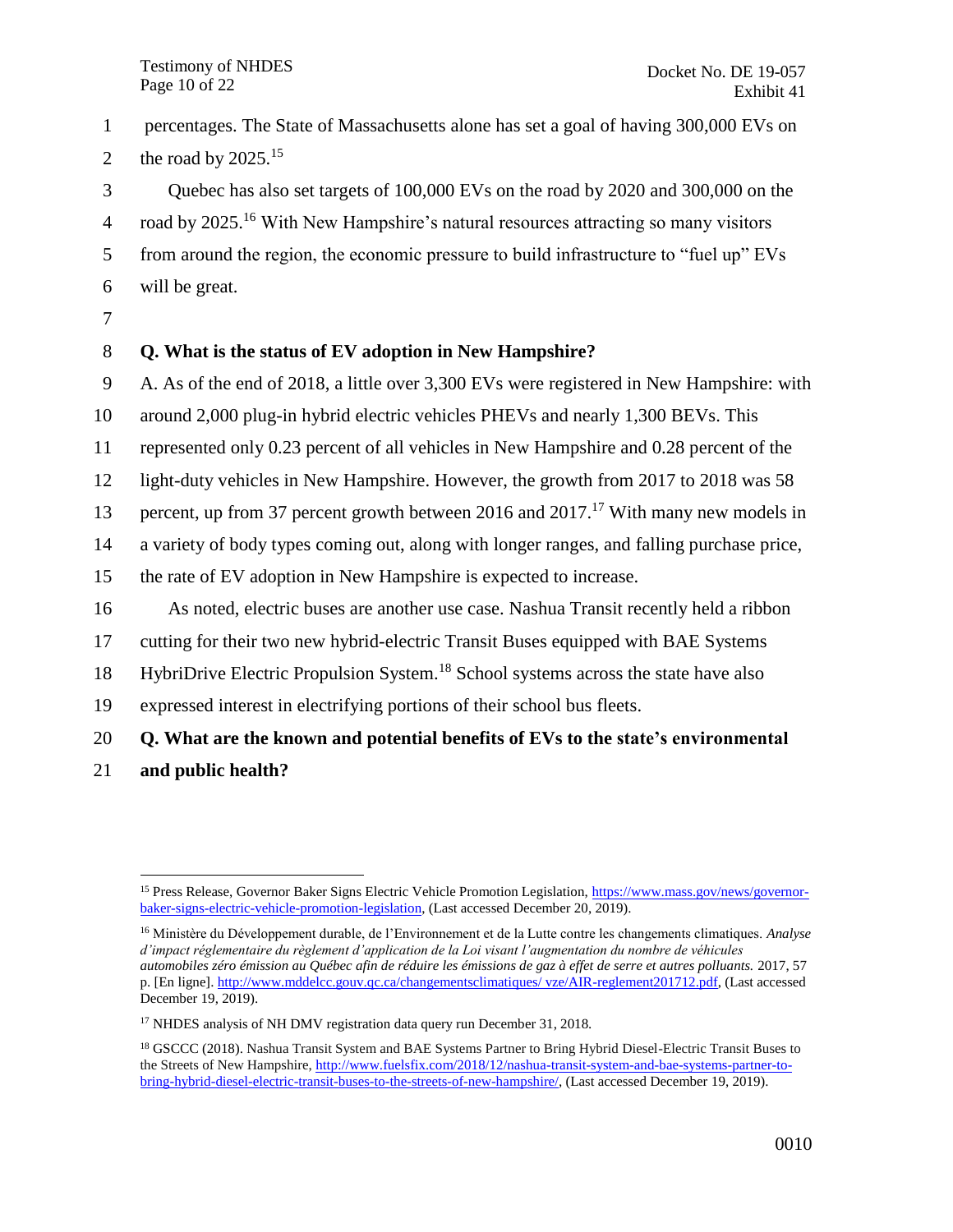#### Testimony of NHDES Page 11 of 22

 $\overline{a}$ 

 A. EVs present economic, energy, and environmental opportunities for the state, region, 2 and nation by reducing overall energy consumption, reliance on energy imports from out of state, and the emission of air pollutants. The transportation sector is responsible for over half of the emissions of oxides of 5 nitrogen (NOx) and volatile organic compounds in New Hampshire<sup>19</sup>, which lead to the formation of ground level ozone, a respiratory irritant that can pose a significant health risk to susceptible people including children, the elderly, and those with respiratory ailments such as asthma. This sector also is responsible for over 40 percent of the state's greenhouse gas (GHG emissions). Global GHG emissions are the primary contributor to 10 climate change. In comparison to gasoline and diesel vehicles, EVs operating in the Northeast emit fewer NOx and GHG emissions, even when factoring in the power plant emissions from charging the batteries. This is in part because the electric grid in the Northeast is relatively "clean" as compared to other regions, and because EVs are much more efficient than ICE vehicles, using 25 percent of the energy of a conventional ICE vehicle to travel the same distance. As the ISO-New England grid becomes even cleaner, through the interconnection of distributed energy resources (DERs) and large renewable energy projects, the net environmental benefit of EVs will grow larger. This is why transportation electrification is a key strategy for achieving air quality and climate goals and for integrating renewable energy into the transportation sector. **Q. What are the known and potential benefits of EVs to state's economy?** A. The energy and economic impacts of EVs are also increasingly positive, for the individual consumer and for the state and region. While the upfront costs of EVs are still high enough that the lifecycle costs of an EV have not reached parity with conventional

ICE vehicles, the operation and maintenance costs of EVs are considerably lower than

<sup>&</sup>lt;sup>19</sup> NHDES (2017). State of New Hampshire Air Quality - 2017: Air Pollution Trends, Effects and Regulation, [https://www.des.nh.gov/organization/commissioner/pip/publications/documents/r-ard-17-01.pdf,](https://www.des.nh.gov/organization/commissioner/pip/publications/documents/r-ard-17-01.pdf) (Last accessed December 19, 2019).

 $^{20}$  NHDES (2017). State of New Hampshire Air Quality - 2017: Air Pollution Trends, Effects and Regulation, [https://www.des.nh.gov/organization/commissioner/pip/publications/documents/r-ard-17-01.pdf,](https://www.des.nh.gov/organization/commissioner/pip/publications/documents/r-ard-17-01.pdf) (Last accessed December 19, 2019).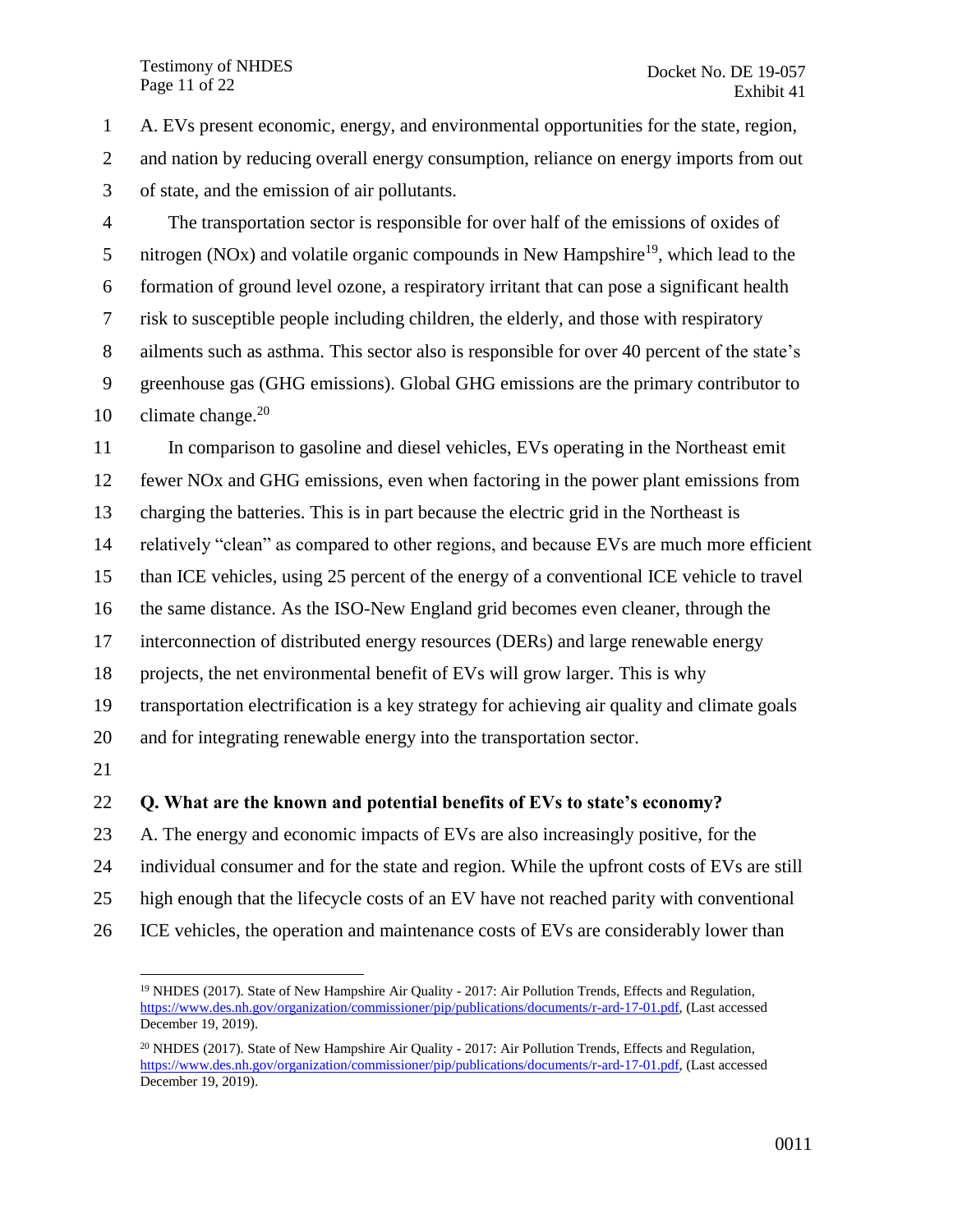Testimony of NHDES Page 12 of 22

 their counterparts. EVs are, as noted above, 77 percent efficient compared to 17–21 percent efficient than and gasoline ICE vehicle. This gives EVs a cost of operation of  $3\quad$  \$1.53 per gas gallon equivalent<sup>21</sup> compared to a New Hampshire average price of \$2.46 4 per gallon. $^{22}$  New Hampshire imported 16.6 million barrels of motor gasoline and 2.3 million 6 barrels of diesel fuel in 2017,<sup>23</sup> resulting in combined expenditures of just under \$2  $\mu$  billion.<sup>24</sup> As New Hampshire has no fossil fuel reserves, the purchase of transportation fuels result in a net export of energy dollars from the state and the region as a whole. Expanding the use of EVs can reduce the scale of this expenditure, a reduction that will again be compounded as the state and region expands the deployment of DERs and large- scale renewable energy resources. 12 **Q. What are the known and potential benefits and impacts of EVs to state's energy**  14 **sector?** A. While the impact of EVs on the environment and economy is likely to be a net positive, the impact to the energy sector and specifically the electric sector has the potential to be mixed. As the EV fleet in New Hampshire grows, it will displace motor gasoline and on-road diesel consumption, reducing total energy consumption and total imported energy, while increasing electricity consumption and potentially driving growth in demand.

21 Based on NHDES calculations, it is estimated that EVs registered in the state in 2018,

22 representing 0.28 percent of the passenger vehicle population, consume 10,100 MWH. If

[https://www.eversource.com/content/docs/default-source/rates-tariffs/nh-summary-rates.pdf?sfvrsn=2947c862\\_2,](https://www.eversource.com/content/docs/default-source/rates-tariffs/nh-summary-rates.pdf?sfvrsn=2947c862_2) (Last accessed December 16, 2019)

 $\overline{a}$ <sup>21</sup> Assumes 3.5 miles/KWH in a BEV, 30 miles per gallon fuel economy in gas-powered ICE vehicles, and an Eversource residential electric rate of 0.17924/KWH. Rate obtained from Eversource website:

<sup>22</sup> AAA Gas Prices, NH Average Gas Price, [https://gasprices.aaa.com/?state=NH,](https://gasprices.aaa.com/?state=NH) (Last accessed December 16, 2019)

<sup>&</sup>lt;sup>23</sup> EIA (2019). Table CT7. Transportation Sector Energy Consumption Estimates, Selected Years, 1960-2017, New Hampshire, [https://www.eia.gov/state/seds/sep\\_use/tra/pdf/use\\_tra\\_NH.pdf,](https://www.eia.gov/state/seds/sep_use/tra/pdf/use_tra_NH.pdf) (Last accessed December 16, 2019).

<sup>&</sup>lt;sup>24</sup> EIA (2019). Table ET6. Transportation Sector Energy Price and Expenditure Estimates, Selected Years, 1970-2017, New Hampshire, [https://www.eia.gov/state/seds/sep\\_prices/tra/pdf/pr\\_tra\\_NH.pdf,](https://www.eia.gov/state/seds/sep_prices/tra/pdf/pr_tra_NH.pdf) (Last accessed December 16, 2019).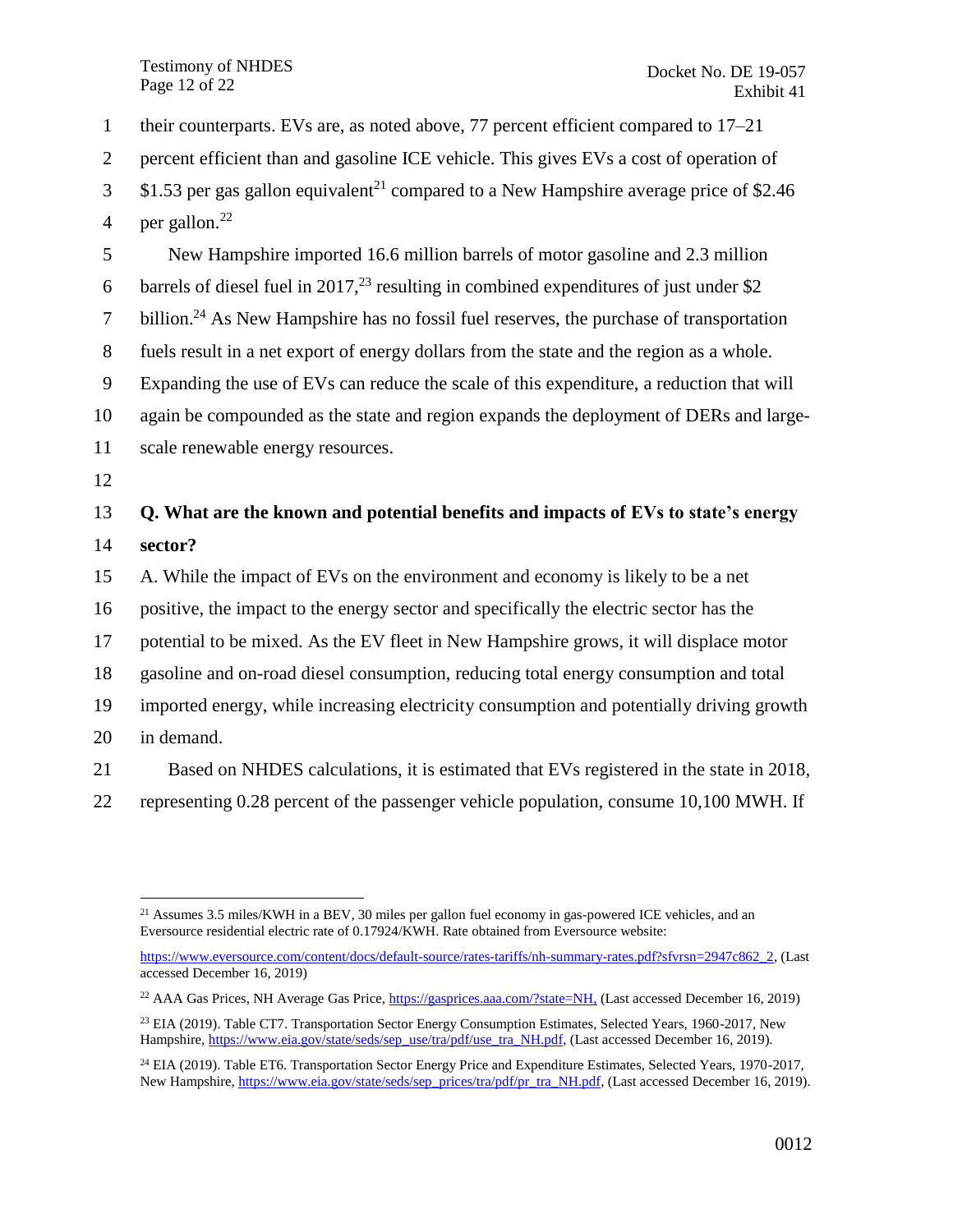EVs rose to 30 percent of the passenger fleet, all else being equal, that could require an 2 additional 1,100 GWH of generation.<sup>25</sup>

 This growth in consumption has potential positive and negative consequence. As EVs continue to increase in their share of the New Hampshire fleet and the share of vehicles carrying visitors, the rise in electric power consumption has the potential, if not properly managed, to increase the total ISO-NE daily and seasonal peaks, as well as New Hampshire's share of that peak. This has the potential to impact all New Hampshire ratepayers by increasing both the energy supply charge and the transmission charge. However, the three investor-owned utilities, including Eversource, observed, in joint comments on the Grid Modernization Docket, IR-296, that while EVs have the potential to grow electric loads, this load growth can result in savings to all customers if forecasted and managed properly. As EVs consume more electricity, there are more KWHs over 13 which to spread Eversource's and the other utilities' fixed costs.<sup>26</sup> This was 14 independently supported by Eversource analysis provided in this docket.<sup>27</sup>

 $\overline{a}$ 

#### **Q. What is involved in charging EVs and PHEVs?**

 A. Electric vehicles need to be charged with electricity to "fuel" their batteries. An EV "charging station," typically referred to as "Electric Vehicle Supply Equipment" (EVSE), utilizes an electric cord to funnel electric current to the vehicle. The actual charger, typically called the "onboard vehicle charger," is a device that is located in the vehicle. This onboard device receives the electric current from the EVSE and charges the battery. EV drivers typically behave differently with regard to refueling than ICE drivers do. Rather than waiting until the fuel gauge is near empty to refuel, EV drivers often take advantage of opportunities to "top off." While it takes longer to charge your car with electricity, it can be accomplished while drivers are doing something else. While most

<sup>&</sup>lt;sup>25</sup> NHDES calculations, December 2019. Assumes EV-registration fraction equal to EV passenger-miles fraction and 3.5 miles per KWH.

<sup>&</sup>lt;sup>26</sup> Page 13. Joint Comments of Liberty Utilities (Granite State Electric) Corp. D/B/A Liberty Utilities, Public Service Company of New Hampshire D/B/A Eversource Energy, And Unitil Energy Systems, Inc. Re: Order No. 26,254. [http://www.puc.state.nh.us/regulatory/docketbk/2015/15-296/letters-memos-tariffs/15-296\\_2019-09-](http://www.puc.state.nh.us/Regulatory/Docketbk/2015/15-296/LETTERS-MEMOS-TARIFFS/15-296_2019-09-06_GSEC_EVERSOURCE_UNITIL_JOINT_COMMENTS.PDF) [06\\_gsec\\_eversource\\_unitil\\_joint\\_comments.pdf,](http://www.puc.state.nh.us/Regulatory/Docketbk/2015/15-296/LETTERS-MEMOS-TARIFFS/15-296_2019-09-06_GSEC_EVERSOURCE_UNITIL_JOINT_COMMENTS.PDF) (Last accessed December 18, 2019).

<sup>&</sup>lt;sup>27</sup> Eversource Response to PUC (Staff 13-013a), October 25, 2019.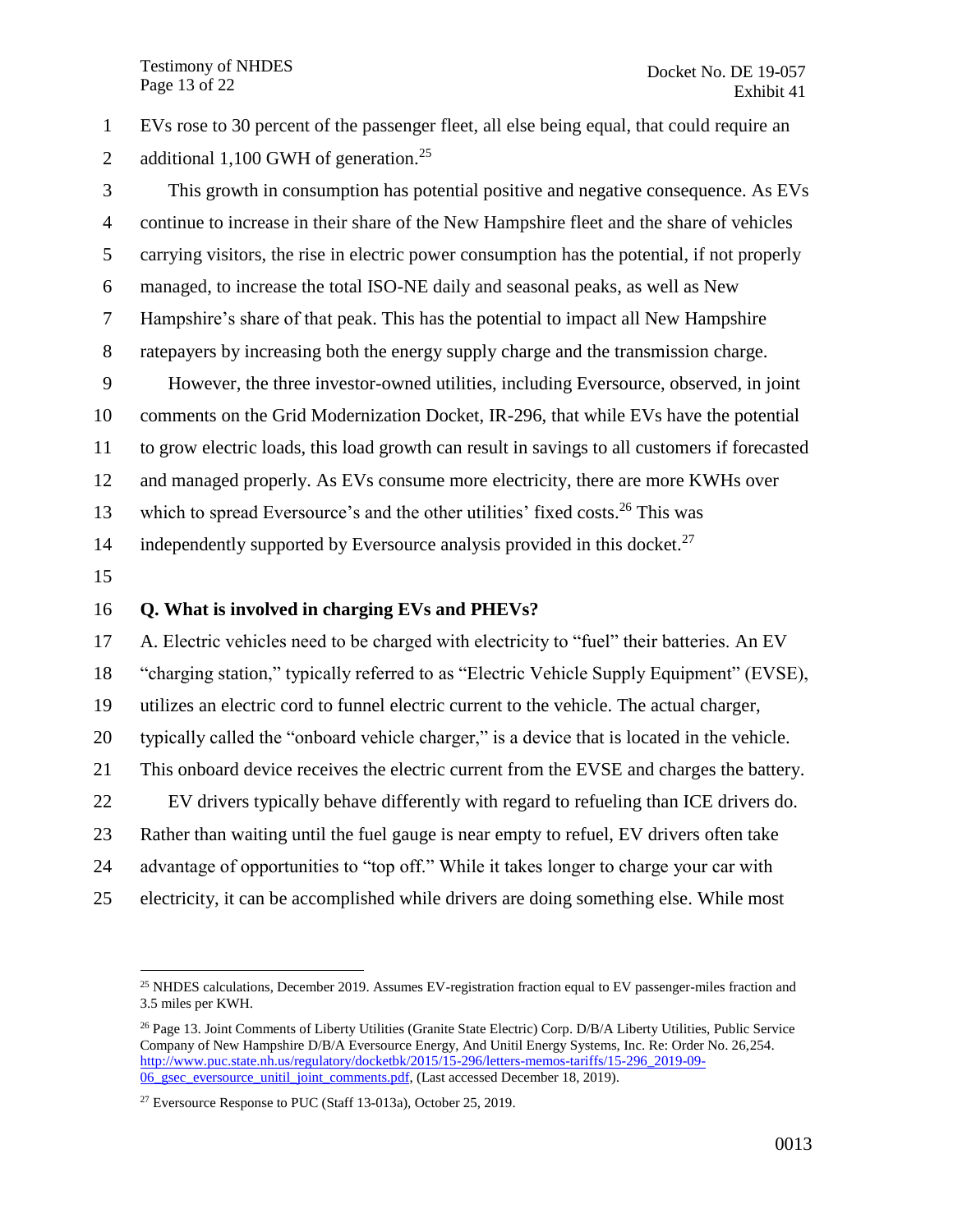Testimony of NHDES Page 14 of 22

 charging is typically done at home or at work (if the workplace has installed charging stations for employees), public charging plays a vital role in driving EV adoption. There are three levels of charging: Level 1, Level 2, and Direct Current Fast Charging (DCFC). Level 1 charging consists of plugging the cord that comes with the car into a standard 120-volt AC wall outlet. Level 1 typically provides about 2 to 5 miles of range per hour and is best for overnight charging. Level 2 charging requires a 240-volt outlet, the same kind used by a clothes dryer or electric stove, and delivers 10 to 25 miles of range per hour of charging. This is best for use in homes, workplaces, fleet facilities and public facilities where people park for several hours. The cost of installation is highly dependent on location and existing power supply. DCFC requires a three-phase 480-volt AC electric circuit, with the DCFC equipment converting AC to DC, and delivers a significantly faster charge. Most existing DCFC stations are 50 kilowatts (KW), delivering 60 to 80 miles of range in 20 minutes and are used primarily to charge BEVs. However, there are now much faster DCFC stations, including ones that deliver up to 350 KW, a wattage capable of delivering 200 miles of range in 10 minutes. 17 DCFC stations are an essential component of the EV charging ecosystem. While it is

 generally understood that DCFC is needed to facilitate long distance travel, there are many DCFC applications for local EV drivers as well. DCFC stations provide a viable charging option for people without the ability to charge at home, such as those who live in apartment buildings, and are also used by EV drivers looking to top off their battery.

 $\overline{a}$ 

#### **Q. What is the status of EVSE deployment in New Hampshire?**

 A. There are currently over 19,000 publicly accessible, non-Tesla, EV charging 25 Iocations in the United States, 80 of which are in New Hampshire.<sup>28</sup> These figures do not include the number of Level 1 and Level 2 chargers used for home charging, which is not known. It is likely very close to the total number of registered EVs and PHEVs. The number of publically-accessible chargers is expected to grow as automakers

bring more EVs to the market and the demand for charging increases. Moreover, there are

<sup>&</sup>lt;sup>28</sup> US DOE (2019). Alternative Fueling Station Locator, Office of Energy Efficiency & Renewable Energy, [https://afdc.energy.gov/stations/#/find/nearest,](https://afdc.energy.gov/stations/#/find/nearest) (Last accessed December 20, 2019).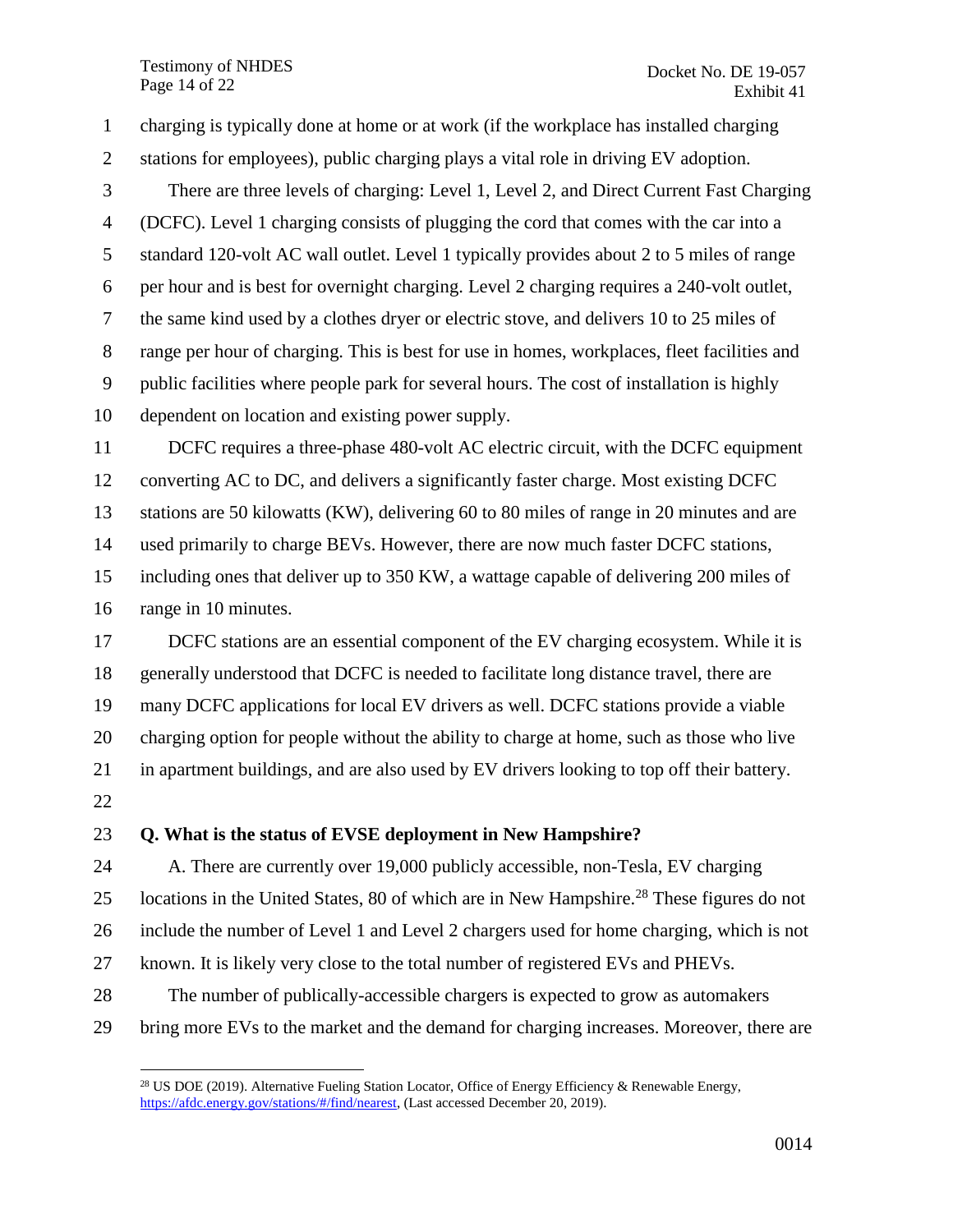Testimony of NHDES Page 15 of 22

billions of dollars of planned investment in EV charging equipment from electric utilities,

states, and private EVSE companies. Therefore, there will likely be more applications for

- EV charging stations in the coming months and years.
- 

# **Q. How has the New Hampshire policy landscape changed recently with respect to EVs?**

 A. New Hampshire is behind, as compared to neighboring states, in our planning and installation of infrastructure to support EV travel to and within New Hampshire, but that trend is changing. In 2018, an Electric Vehicle Charging Stations Infrastructure 10 Commission<sup>29</sup> was established by SB517<sup>30</sup> to provide recommendations on a number of issues related to EV charging, with the goal of making charging more accessible in New Hampshire. State policies, including enabling and encouraging the development of adequate EVSE in the state will help minimize the "range anxiety" that often hinders the purchase of these cleaner advanced technology vehicles. The Commission, which has been meeting since the fall of 2018, is timely given the recent settlement agreement between Volkswagen and the Federal Department of 17 Justice.<sup>31</sup> New Hampshire has received approximately \$31 million from the Volkswagen Settlement, and Governor Sununu has committed 15 percent or approximately \$4.6 million – the maximum allowed under the settlement – to be used for EV charging stations. Recently the Governor's Office of Strategic Initiatives, New Hampshire's VW lead agency, released a competitive solicitation for charging along New Hampshire's principal travel corridors.

 $\overline{a}$  Electric Vehicle Charging Stations Infrastructure Commission, [https://www.des.nh.gov/organization/divisions/air/tsb/tps/msp/sb517.htm,](https://www.des.nh.gov/organization/divisions/air/tsb/tps/msp/sb517.htm) (Last accessed December 18, 2019).

 Senate Bill 517, An Act Establishing an Electric Vehicle Charging Stations Infrastructure Commission, [http://gencourt.state.nh.us/bill\\_Status/billText.aspx?sy=2018&id=1829&txtFormat=pdf&v=current,](http://gencourt.state.nh.us/bill_Status/billText.aspx?sy=2018&id=1829&txtFormat=pdf&v=current) (Last accessed December 18, 2019).

<sup>&</sup>lt;sup>31</sup> United States of America vs Volkswagen AG, Docket No. 16-CR-20394[, https://www.justice.gov/usao-edmi/us-v](https://www.justice.gov/usao-edmi/us-v-volkswagen-16-cr-20394)[volkswagen-16-cr-20394,](https://www.justice.gov/usao-edmi/us-v-volkswagen-16-cr-20394) (Last accessed December 16, 2019).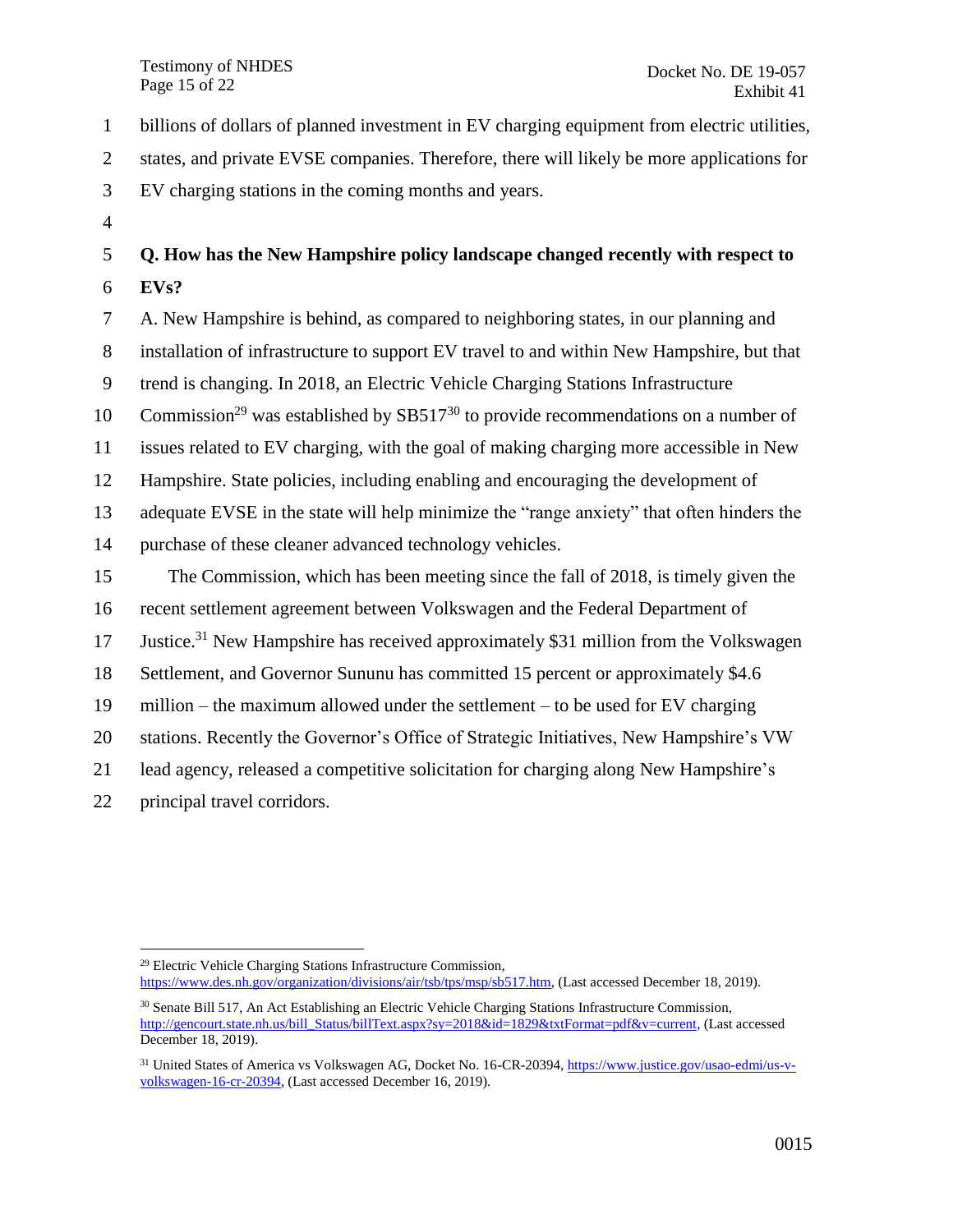Testimony of NHDES Page 16 of 22

In 2018, another bill,  $SB575<sup>32</sup>$  was also signed into law. This bill directed the NH PUC to consider and determine whether it is appropriate for electric companies and public service companies to implement any of a variety of specified rate design standards. 

 $\overline{a}$ 

#### <span id="page-15-0"></span>**IV. Relationship Between EVs and Rates**

#### **Q. How does rate design influence EV adoption and charging behavior?**

 A. Electric rates can, based on how they are structured, influence both the adoption rate of EVs, as well as their impact on the regional grid by influencing charging behavior. As noted previously, EVs currently cost more than conventional vehicles. One mitigating factor is that "fuel" costs can be lower for EVs, thus providing some relief from the higher vehicle cost. If those "fuel" costs are lowered, such as through TOU rates for Level 1 and 2 charging, or are increased due to demand charges on DCFC (which currently limit the availability of DCFC), the calculus for EV adoption can be either positively or negatively impacted.

 Rates can have an even more significant influence on charging behavior, and can be used to assist the utilities in reducing EV charging during peak demand periods. Just as drivers shop around for less expensive gasoline, EV owners, given information and an incentive, will "fuel" when prices are lower when possible. TOU rates that discourage charging during peak demand and encourage charging during low demand periods will send the necessary price signal to consumers to elicit this behavior.

 This can help to mitigate the impact that rising EV numbers will have on overall seasonal peak as well as New Hampshire's share of the load. By offering TOU rates with strong price signals, utilities increase the likelihood that EVs will hold off on charging until the daily peaks have passed. In addition, TOU rates that shift EV charging, or any electric load to times of lowest demand, may also avoid or reduce the need for distribution system investments. Shifting EV charging to off peak periods can have positive impacts on seasonal peak and distribution investments, and, therefore, affect energy supply, distribution, and transmission rates.

<sup>&</sup>lt;sup>32</sup> Senate Bill 575, An Act Relative to Electric Vehicle Charging Stations, [http://gencourt.state.nh.us/bill\\_Status/billText.aspx?sy=2018&id=1828&txtFormat=pdf&v=current,](http://gencourt.state.nh.us/bill_Status/billText.aspx?sy=2018&id=1828&txtFormat=pdf&v=current) (Last accessed December 18, 2019).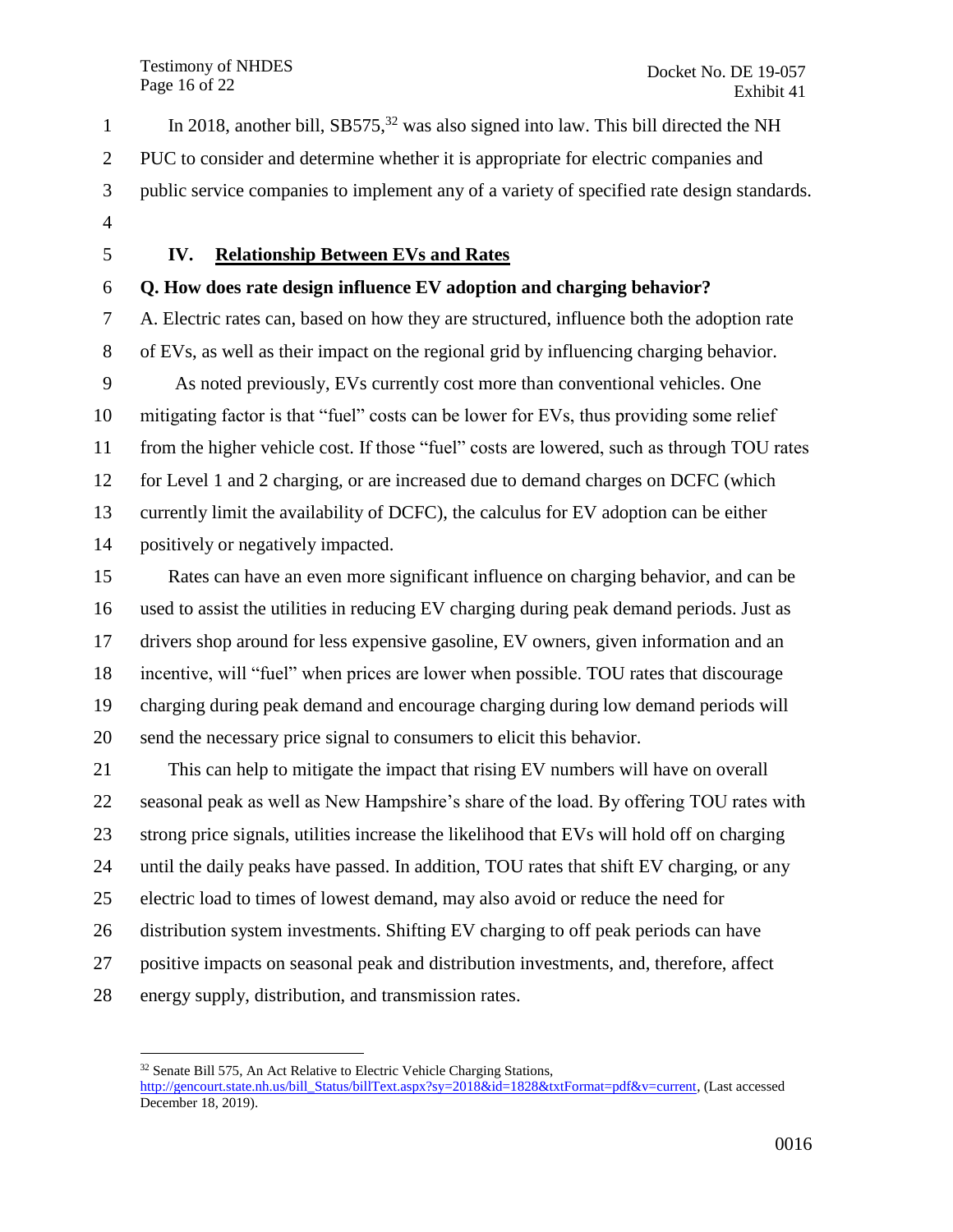Testimony of NHDES Page 17 of 22

 Another aspect of rate design, demand charges, have an enormous influence on the business case, or value proposition, for owning and operating DCFC. As DCFC stations increase in both number and geographic distribution across the state, they reduce the range anxiety that EV drivers, from in and outside the state, may feel. Reduced range 5 anxiety can contribute to greater comfort in purchasing an EV.<sup>33</sup> However, NHDES has heard from industry participants that the demand charges incurred by DCFC stations, at current and near term levels of penetration, undermine the business case for installing and operating this essential EV infrastructure. Currently, with relatively few EVs on the road, a DCFC may be used by only a few vehicles each day, or in remote areas, a few vehicles each week. But EVs can draw a significant amount of power and, particularly if multiple vehicles are charging at the same time, result in a significant demand charge. With few users to absorb this fixed cost, the cost per kWh that a station owner must charge to recoup their costs is unreasonable and will discourage the use of that station. This results in fewer stations being built, reducing the viability of owning an EV, reducing the business case for owning DCFC, and the cycle continues. Addressing the impact that demand charges can have on profitability of DCFC stations, and therefore increasing their economic viability, is likely to result in a greater number of stations across the state. 18 This issue has been documented independently.  $34,35,36$ 19 **Q. What is your position regarding TOU rates in this proceeding?**

- 21 A. NHDES would support the inclusion of a TOU rate for EVs by Eversource.
- 22

 $\overline{a}$ <sup>33</sup> UCS (2016). Electric Vehicle Survey Methodology and Assumptions: Driving Habits, Vehicle Needs, and Attitudes toward Electric Vehicles in the Northeast and California,

[https://www.ucsusa.org/sites/default/files/attach/2016/05/Electric-Vehicle-Survey-Methodology.pdf,](https://www.ucsusa.org/sites/default/files/attach/2016/05/Electric-Vehicle-Survey-Methodology.pdf) (Last accessed December 15, 2019).

<sup>&</sup>lt;sup>34</sup> Utility Dive (2019). PG&E wants EV demand charges to mimic smartphone plans. Regulators are skeptical, [https://www.utilitydive.com/news/pge-wants-ev-demand-charges-to-mimic-smartphone-plans-regulators-are](https://www.utilitydive.com/news/pge-wants-ev-demand-charges-to-mimic-smartphone-plans-regulators-are-skep/563757/)[skep/563757/,](https://www.utilitydive.com/news/pge-wants-ev-demand-charges-to-mimic-smartphone-plans-regulators-are-skep/563757/) (Last accessed December 19, 2019).

<sup>&</sup>lt;sup>35</sup> Fitzgerald, G. and Nelder, C., (2017). From Gas to Grid: Building Charging Infrastructure to Power Electric Vehicle Demand. Rocky Mountain Institute, [https://www.rmi.org/insights/reports/from\\_gas\\_to\\_grid,](https://www.rmi.org/insights/reports/from_gas_to_grid) (Last accessed December 20, 2019).

<sup>&</sup>lt;sup>36</sup> Fitzgerald, G. and Nelder, C., (2017). EVgo Fleet and Tariff Analysis: Phase 1: California, Rocky Mountain Institute, [https://rmi.org/wp-content/uploads/2017/04/eLab\\_EVgo\\_Fleet\\_and\\_Tariff\\_Analysis\\_2017.pdf,](https://rmi.org/wp-content/uploads/2017/04/eLab_EVgo_Fleet_and_Tariff_Analysis_2017.pdf) (Last accessed December 7, 2019).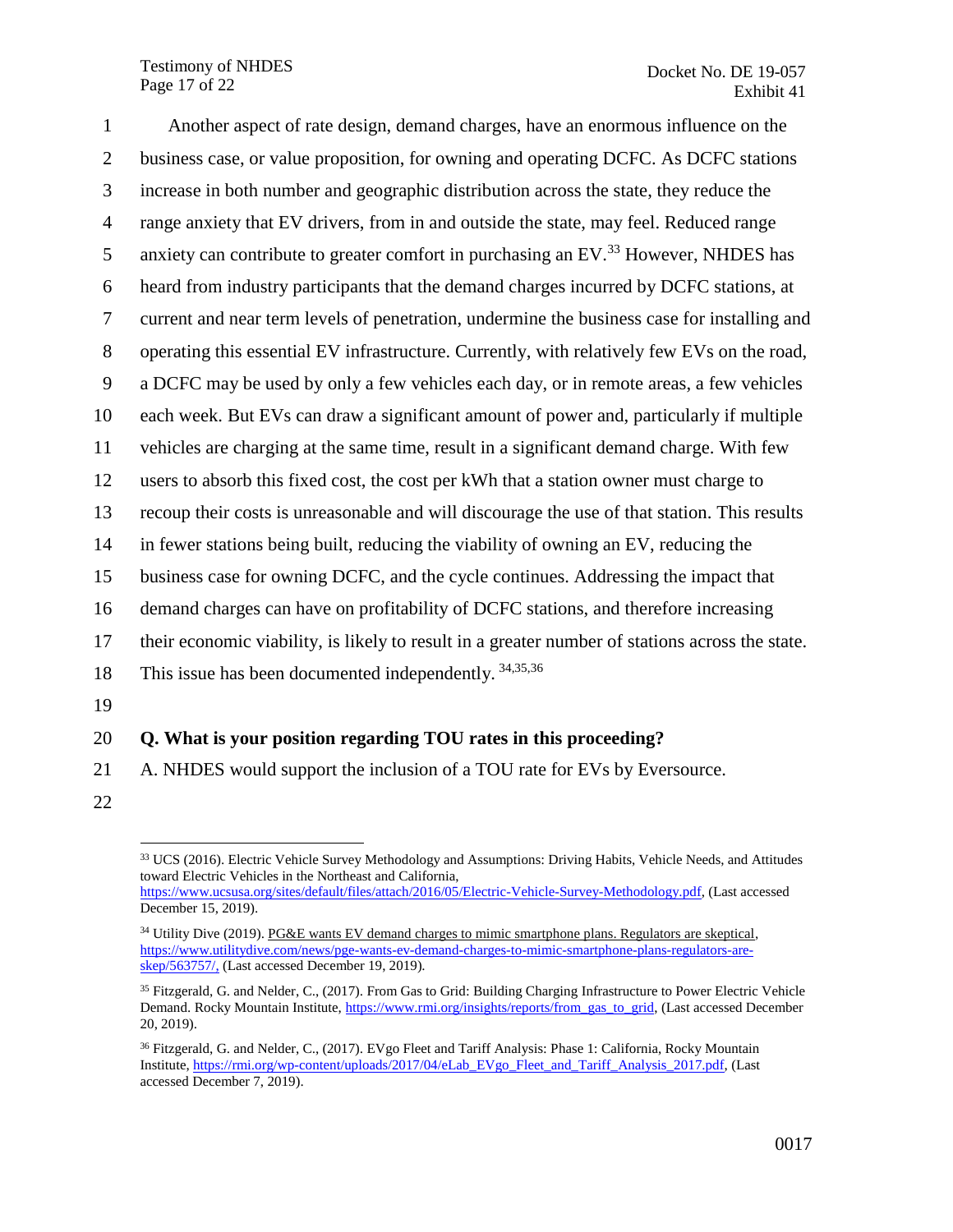Testimony of NHDES Page 18 of 22

| $\mathbf{1}$   | Q. Has a similar rate been established elsewhere?                                                          |
|----------------|------------------------------------------------------------------------------------------------------------|
| $\overline{2}$ | A. The Commission does not presently mandate or regulate any specific EV programs                          |
| 3              | operated by the three investor owned utilities. However, EV rates already exist in New                     |
| $\overline{4}$ | Hampshire and another EV rate has been proposed. Numerous other examples of EV                             |
| 5              | TOU rates have been compiled from around the country. <sup>37</sup>                                        |
| 6              | The NH Electric Cooperative offers the Residential Off-Peak Electric Vehicle                               |
| 7              | Charging Station Program. This program enables participating members to utilize an on                      |
| 8              | and off-peak rate. <sup>38</sup> Liberty Utilities has proposed offering, as part of its rate case 19-064, |
| 9              | Rate D-EV, a TOU rate. This rate was approved in Docket No. DE 17-189, the battery                         |
| 10             | storage docket, and was designed to be technology agnostic for residential EV charging. <sup>39</sup>      |
| 11             | Rate D-EV would, if approved, be available as a residential rate and not available for                     |
| 12             | other applications.                                                                                        |
| 13             | Also, as noted during the Discovery Response NHDES 1-001, Eversource already has                           |
| 14             | a time of day rate which is available as an option for an entire service. <sup>40</sup> While not          |
| 15             | intended for EVs at the time of development, Mr. Edward Davis with Eversource noted                        |
| 16             | this time of day could be applied to residential EVs charging. <sup>41</sup>                               |
| 17             |                                                                                                            |
| 18             |                                                                                                            |
| 19             |                                                                                                            |

20 **Q. What is your position regarding DCFC and demand charges in this proceeding?**

 $\overline{a}$ 

<sup>37</sup> SEPA (2018). Utilities and Electric Vehicles: Evolving to Unlock Grid Value,

[https://sepapower.org/resource/utilities-electric-vehicles-evolving-unlock-grid-value/,](https://sepapower.org/resource/utilities-electric-vehicles-evolving-unlock-grid-value/) (Last accessed December 5,  $2019$ ).

<sup>&</sup>lt;sup>38</sup> NHEC (2019). NH Electric Cooperative's (NHEC) 2019 Residential Off-Peak Electric Vehicle Charging Station Program[, https://www.nhec.com/wp-content/uploads/2019/01/2019-Residential-Off-Peak-EV-Charging-Station-](https://www.nhec.com/wp-content/uploads/2019/01/2019-Residential-Off-Peak-EV-Charging-Station-Instructions.pdf)[Instructions.pdf,](https://www.nhec.com/wp-content/uploads/2019/01/2019-Residential-Off-Peak-EV-Charging-Station-Instructions.pdf) (Last accessed December 16, 2019).

<sup>39</sup> See direct testimony of Ms. Heather Tebbetts, Bates II-239[, http://www.puc.state.nh.us/regulatory/docketbk/2019/19-](http://www.puc.state.nh.us/Regulatory/Docketbk/2019/19-064/INITIAL%20FILING%20-%20PETITION/19-064_2019-04-30_GSEC_DTESTIMONY_TEBBETTS_PERM_RATES.PDF) [064/initial%20filing%20-%20petition/19-064\\_2019-04-30\\_gsec\\_dtestimony\\_tebbetts\\_perm\\_rates.pdf,](http://www.puc.state.nh.us/Regulatory/Docketbk/2019/19-064/INITIAL%20FILING%20-%20PETITION/19-064_2019-04-30_GSEC_DTESTIMONY_TEBBETTS_PERM_RATES.PDF) (Last accessed December 16, 2019).

<sup>40</sup> Eversource Response to NHDES (NHDES 1-001), October 25, 2019.

<sup>41</sup> Verbal response during questioning at DE 19-057 Technical Session at NH PUC on October 29, 2019.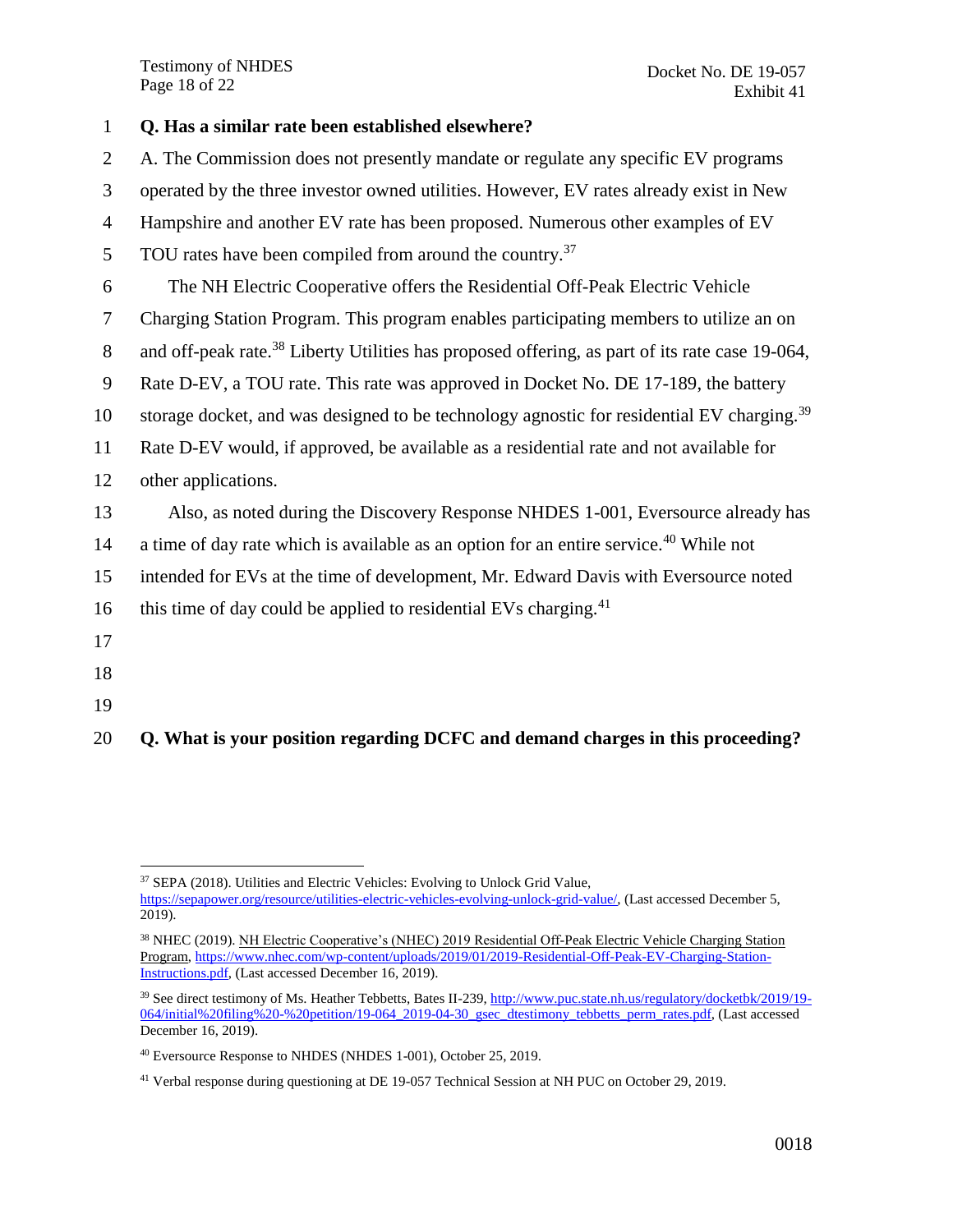- A. NHDES does not take a position on any specific rate or tariff that Eversource should
- offer. Instead, NHDES observes that other jurisdictions have proposed DCFC-specific
- rate classes or customer classes.
- 

## **Q. Have demand-based alternative rates been established elsewhere?**

 A. Yes. The Connecticut Public Utilities Regulatory Authority has approved an EV Rate Rider for Eversource. The EV Rate Rider eliminates demand charges by converting them 8 to a per kWh usage charge.

## **Q. Why is it important to consider rates relative to EVs now, when EVs represent**

### **such a small part of the total vehicle fleet?**

A. EVs are here and will only become more common as prices fall and drivers become

more familiar. EVs are having a marginal impact on daily and seasonal peak demand and

total generation today, but these impacts will grow as penetration rate increases. By

offering specific EV TOU rates now, before EV numbers increase to a significant

percentage of the on-road fleet and begin to register a significant impact to the grid,

Eversource and other utilities can better establish off-peak charging as the norm for EV

owners from the very beginning.

 Also, by offering a broader class of rates now, which include EV rates, Eversource will have access to data that will inform the next generation of EV specific rates; rates developed based on New Hampshire specific data. This data may be used by Eversource directly, or by the energy sector more broadly through the newly approved statewide, multi-use online energy data platform, signed into law during the 2019 legislative session. As noted in SB284 findings, "[s]uch a program of robust data is also likely to be

useful in local planning, conducting market research, fostering increased awareness of

 $\overline{a}$  The Connecticut Light and Power Company,  $d/b/a$  Eversource Energy, Electric Vehicle Rate Rider, Docket No. 17-10-46RE01,

[http://www.dpuc.state.ct.us/dockcurr.nsf/8e6fc37a54110e3e852576190052b64d/78a25b4e83776981852583b50057c9d](http://www.dpuc.state.ct.us/dockcurr.nsf/8e6fc37a54110e3e852576190052b64d/78a25b4e83776981852583b50057c9d1/$FILE/171046RE01-030619.pdf) [1/\\$FILE/171046RE01-030619.pdf,](http://www.dpuc.state.ct.us/dockcurr.nsf/8e6fc37a54110e3e852576190052b64d/78a25b4e83776981852583b50057c9d1/$FILE/171046RE01-030619.pdf) (Last accessed December 19, 2019).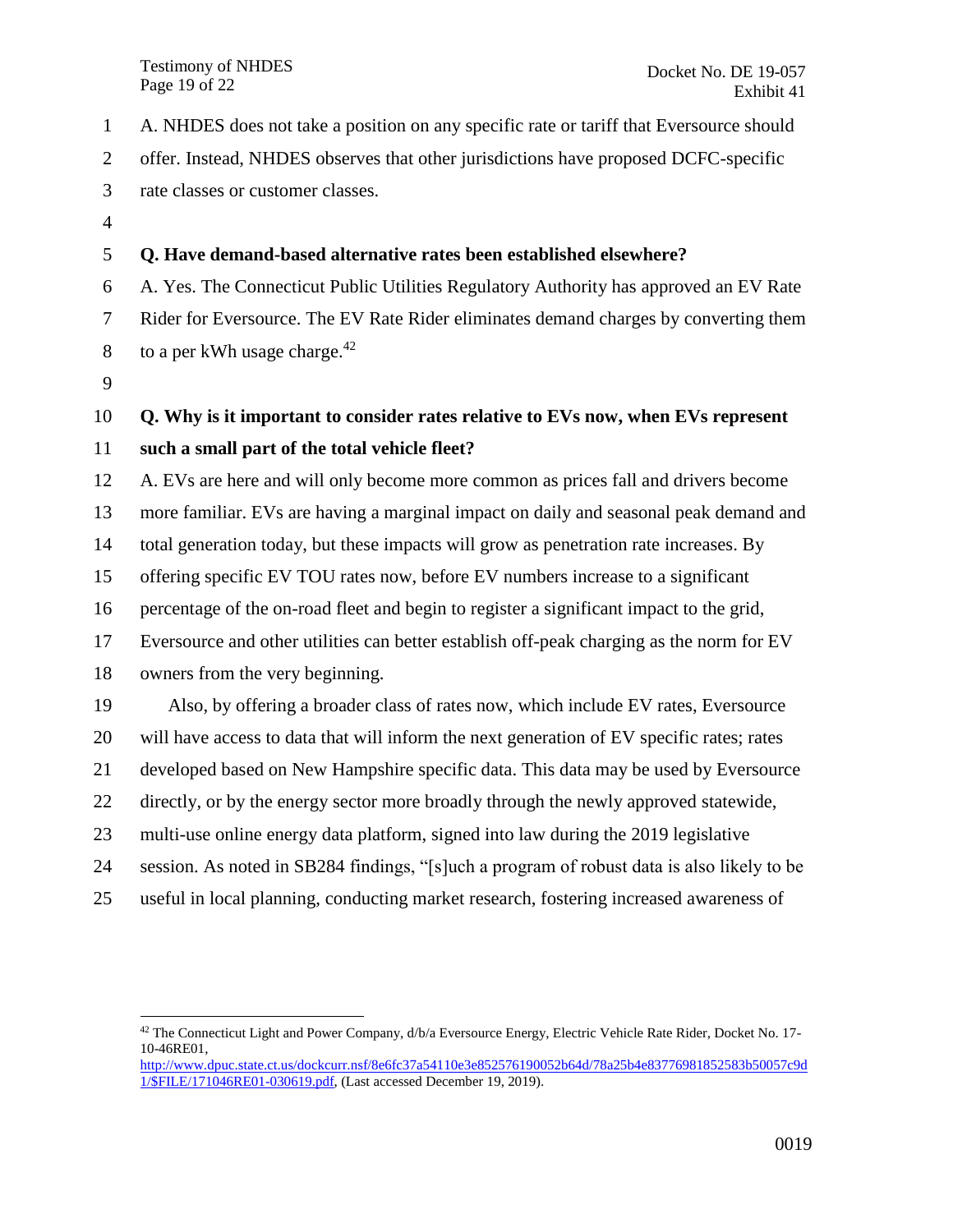energy consumption patterns, and the adoption of more efficient and sustainable energy 2 use.

 In the context of this rate case, addressing EV charging now matters because this is the first base-rate proceeding that the Eversource has filed in 10 years. As noted in testimony of Purington and Lajoie, "a vast sea-change has occurred in terms of the need for the distribution system to be more reliable and resilient to meet the growing expectations of customers; for protection from the impacts of climate change experienced by customers in terms of the significant ramp-up in the frequency and severity of major weather events and the imperative to reduce GHG emissions; for changes in service alternatives arising as a result of the transition to a digital economy; and for options to participate in climate change response through the installation of distributed energy 12 solutions and other opportunities.<sup>44</sup> This speaks not only to the importance of addressing climate change, but also of the technological changes that have occurred across that decade. To assure that the impact of a rapidly emerging market segment is addressed, at least in part, it stands that this rate case should consider rate design for EVs as the timing of the next rate case is indeterminate. This was emphasized in September 2019, the three investor-owned utilities, including Eversource, submitted joint comments on the Grid Modernization Docket, IR-296. In this filing, the utilities responded to a recommendation PUC Staff Report, regarding rate design in proposed Integrated Distribution Plan (IDPs). PUC Staff recommended that each utility's IDP contain a proposal for rate design and that address issues including: demand charges and TOU rates, inclusive of generation, transmission, and/or distribution

23 charges.<sup>45</sup> The three utilities noted that, while utility rate design may be informed by

IDPs, they are not the most appropriate forum for redesign of utility rates. Instead

 $\overline{a}$ <sup>43</sup> SB284 (2019)[. http://gencourt.state.nh.us/bill\\_status/billText.aspx?sy=2019&id=1077&txtFormat=pdf&v=current,](http://gencourt.state.nh.us/bill_status/billText.aspx?sy=2019&id=1077&txtFormat=pdf&v=current) (Last accessed December 19, 2019).

 See direct testimony of Mr. Joseph Purington's and Mr. Lee Lajoie's, Bates 000391-392, [http://www.puc.state.nh.us/regulatory/docketbk/2019/19-057/initial%20filing%20-%20petition/19-057\\_2019-05-](http://www.puc.state.nh.us/Regulatory/Docketbk/2019/19-057/INITIAL%20FILING%20-%20PETITION/19-057_2019-05-28_EVERSOURCE_DTESTIMONY_PURINGTON_LAJOIE.PDF) 28 eversource dtestimony purington lajoie.pdf, (Last accessed December 19, 2019).

 PUC (2019). Staff Recommendation on Grid Modernization, IR 15-296 Investigation into Grid Modernization, [http://www.puc.state.nh.us/Regulatory/Docketbk/2015/15-296/LETTERS-MEMOS-TARIFFS/15-296\\_2019-02-](http://www.puc.state.nh.us/Regulatory/Docketbk/2015/15-296/LETTERS-MEMOS-TARIFFS/15-296_2019-02-12_STAFF_REPORT_AND_RECOMMENDATION.PDF) [12\\_STAFF\\_REPORT\\_AND\\_RECOMMENDATION.PDF](http://www.puc.state.nh.us/Regulatory/Docketbk/2015/15-296/LETTERS-MEMOS-TARIFFS/15-296_2019-02-12_STAFF_REPORT_AND_RECOMMENDATION.PDF) (Last accessed December 17, 2019).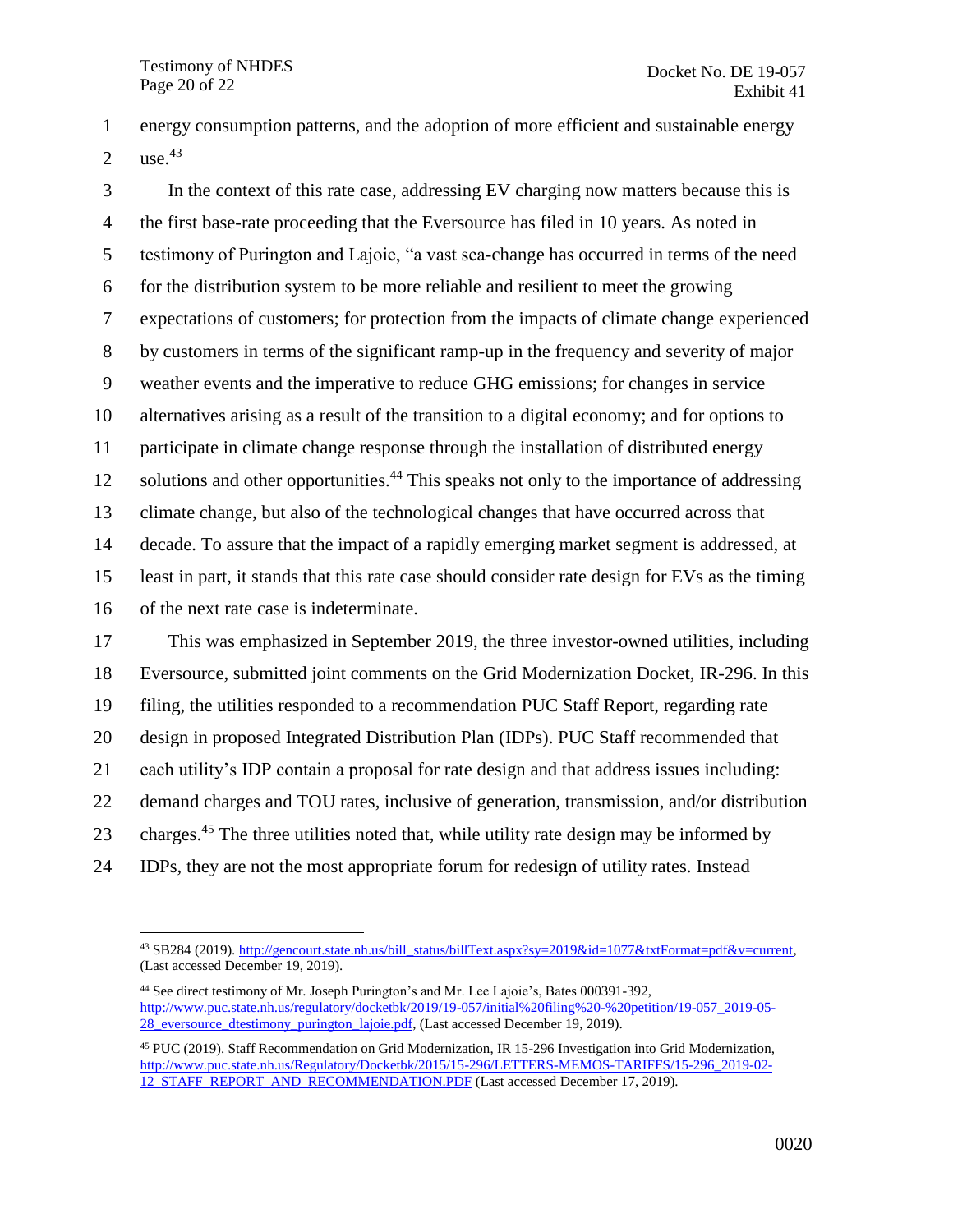Testimony of NHDES Page 21 of 22

- 1 amendments to rate design and the implementation of new rate designs should remain as
- 2 issues in individual utility rate cases. $46$
- 3 Tom Frantz, the Director, Electric Division, also noted during a presentation to the
- 4 Electric Vehicle Charging Stations Infrastructure Commission (SB517 2018) that issues
- 5 related to DCFC demand chargers should be addressed in a rate case.<sup>47</sup>
- 6

### <span id="page-20-0"></span>7 **V. Conclusion**

- 8 **Q. Does this conclude your testimony?**
- 9 A. Yes.

 $\overline{a}$ 

<sup>46</sup> Joint Comments of Liberty Utilities (Granite State Electric) Corp. D/B/A Liberty Utilities, Public Service Company of New Hampshire D/B/A Eversource Energy, And Unitil Energy Systems, Inc. Re: Order No. 26,254. [http://www.puc.state.nh.us/regulatory/docketbk/2015/15-296/letters-memos-tariffs/15-296\\_2019-09-](http://www.puc.state.nh.us/regulatory/docketbk/2015/15-296/letters-memos-tariffs/15-296_2019-09-06_gsec_eversource_unitil_joint_comments.pdf) 06 gsec\_eversource\_unitil\_joint\_comments.pdf, (Last accessed December 18, 2019).

<sup>&</sup>lt;sup>47</sup> PUC Presentation to the Electric Vehicle Charging Stations Infrastructure Commission, Overview of Electric Utility [Rulemaking,](https://www.des.nh.gov/organization/divisions/air/tsb/tps/msp/documents/20191004-puc-presentation.pdf) October 4, 2019, [https://www.des.nh.gov/organization/divisions/air/tsb/tps/msp/sb517.htm,](https://www.des.nh.gov/organization/divisions/air/tsb/tps/msp/sb517.htm) (Last accessed December 19, 2019).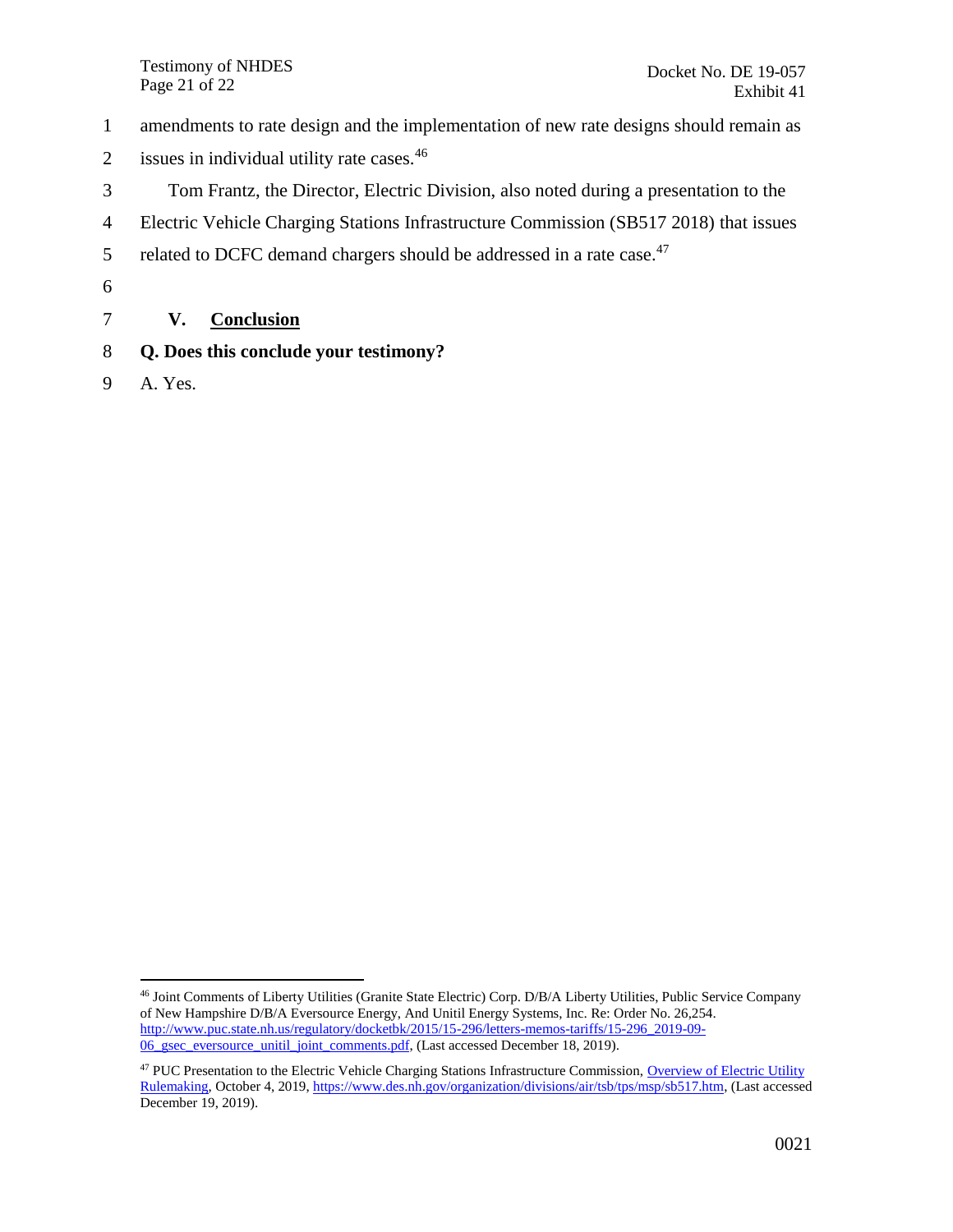#### <span id="page-21-0"></span>**Addendum RO-1**

#### **Qualification of Rebecca E. Ohler**

My name is Rebecca E. Ohler. I am employed as the Administrator of the Technical Services Bureau with the New Hampshire Department of Environmental Services, Air Resources Division (NHDES). My business address is 29 Hazen Drive, PO Box 95, Concord, NH 03302-0095.

I earned a Bachelor of Science in Environmental Conservation from the University of New Hampshire in 1982. Starting in 1989 I was employed as a field inspector for four years by the Harris County Pollution Control Department in Pasadena, Texas. I subsequently was employed by the Texas Air Control Board (now the Texas Council on Environmental Quality) for 6 years where I conducted compliance inspections on major petrochemical and energy facilities in the Houston area.

In 1998 I was employed by NHDES as a stationary source inspector in the Compliance Bureau, moving to the Technical Services Bureau in 1999 where I worked in the Mobile Sources Section. In this position I facilitated the Transportation and Land Use working group in the development of the state's Climate Action Plan.

Since 2010, I have been the Transportation and Energy Programs manager and then the Technical Services Bureau Administrator for NHDES, overseeing the work of the Mobile Sources Section as well as managing many aspects of the department's climate and energy programs. In these positions, I have worked closely with the Public Utilities Commission in evaluation of proposals for funding under the former Greenhouse Gas Emission Reduction Fund as well as the Renewable Portfolio Standard's Renewable Energy Fund. I represent the department on the state's Interagency Energy Efficiency Committee, the New England Governors/Eastern Canadian Premiers Transportation and Air Quality Committee (co-chair), the NEG/ECP Climate Change Steering Committee, and the Northeast/Mid-Atlantic Transportation Climate Initiative. On behalf of the department I assist in development of policy positions relative to energy and climate issues, and prepare and present testimony to the New Hampshire General Court on these issues.

0022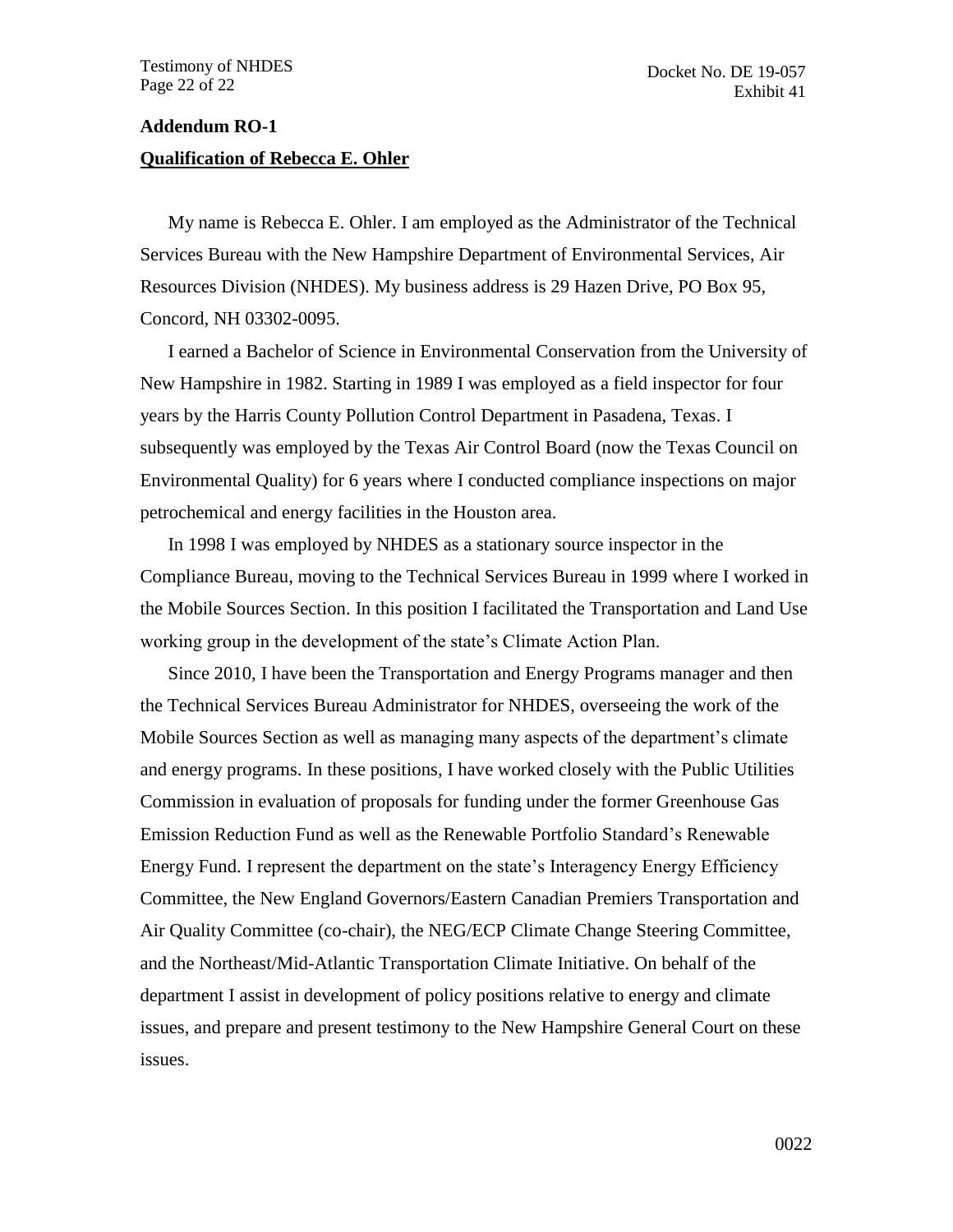#### <span id="page-22-0"></span>**Addendum CS-1**

#### **Qualification of Christopher J. Skoglund**

My name is Christopher J. Skoglund. I am employed as the Climate and Energy Program Manager in the Technical Services Bureau with the New Hampshire Department of Environmental Services, Air Resources Division (NHDES). My business address is 29 Hazen Drive, PO Box 95, Concord, NH 03302-0095.

I earned a Bachelor's of Arts in Biology from Johns Hopkins University in 1997 and a Master's of Science in Natural Resources from the University of New Hampshire in 2012. In between those degrees, I was principally employed teaching environmental and science education to middle and high school students across the country.

In 2007, I began working part-time as a Climate Program Specialist working on developing background data and analysis and planning tools to support a potential state climate action plan. In 2008, I was hired full time as an Energy and Transportation Analyst, primarily coordinating the development of the 2009 NH Climate Action, which included managing the analysis of the electric power, building, and transportation sectors. In this position, I was also engaged in transportation planning and analysis, working with the NH Department of Transportation and the four Metropolitan Planning Organizations in the southeast corner of the state.

In 2010, I moved into the Energy and Climate Analyst position, focusing more on building and electric sectors with high-level energy and climate-change planning focused at the local, state and regional level. In 2012, I oversaw the state's Energy Efficiency and Sustainable Energy Board's development of the 2012 EESE Board Review on the Independent Study of Energy Policy Issues ("SB 323 (2010) Study").

In 2016, I moved to Climate and Energy Program Manager position at NHDES. In this roll, I regularly tracked legislation and testified before the state legislature. I have also been a regular participant in PUC dockets, including Grid Mod, Net-Metering, the EERS, and more recently the two active rate cases and the Liberty Utilities Least Coast Integrated Resource Plan.

I am also a member of the New England Governor's Eastern Canadian Premiers (NEG/ECP) Climate Change Steering Committee, and helped lead efforts in 2015 and